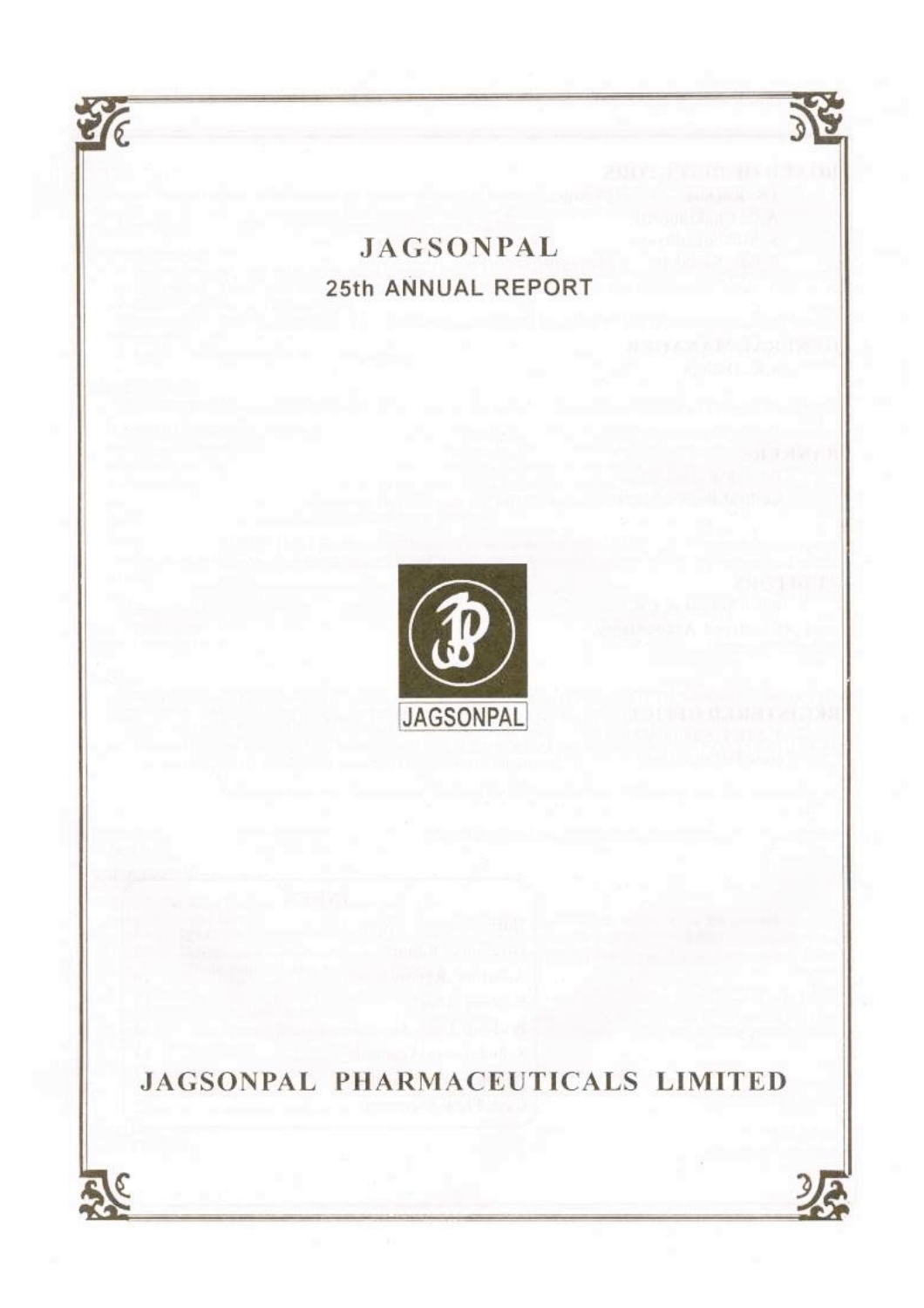## **Jagsonpal || 25th Annual Report**

## **BOARD OF DIRECTORS**

J.S. Kochhar – Chairman A.C. Chakrabortti S. Mukhopadhyay R.P.S. Kochhar – Managing Director

## **GENERAL MANAGER**

S.K. Dudeja

## **BANKERS**

Punjab & Sind Bank Central Bank of India

## **AUDITORS**

P.P. Thukral & Co. Chartered Accountants

## **REGISTERED OFFICE**

T-210 J, Shahpur Jat, New Delhi-110049

## **INDEX**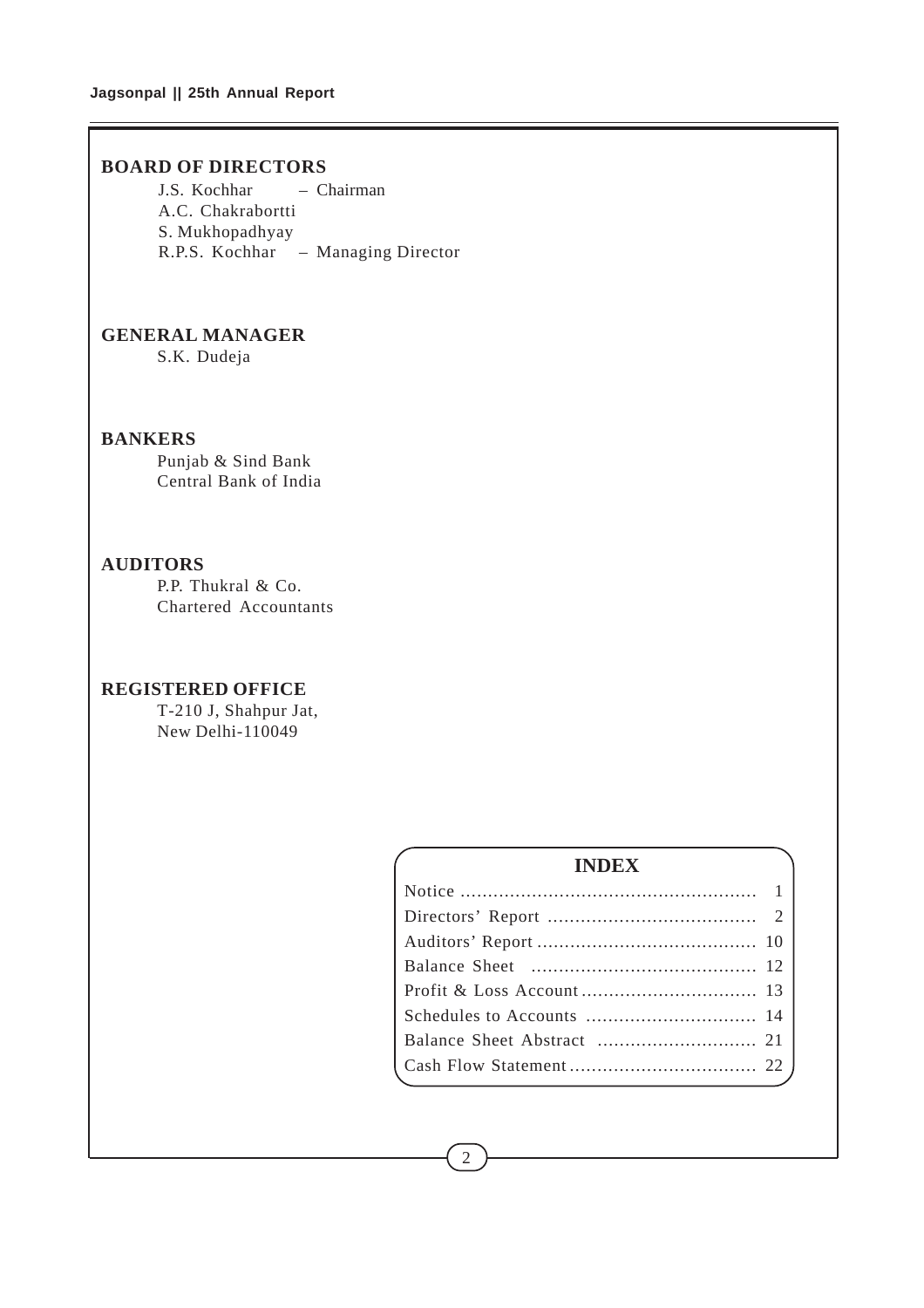## **Notice**

NOTICE is hereby given that the 25th Annual General Meeting of the members of JAGSONPAL PHARMACEUTICALS LIMITED will be held on Wednesday, the 1st day of September, 2004 at 3.00 P.M. at Vanita Samaj, 13, Institutional Area, Lodi Road, New Delhi - 110003 to transact the following business:

### Ordinary Business

- 1. To receive, consider and adopt the audited Balance Sheet as at 31st March, 2004 and the Profit and Loss Account for the period ended on that date alongwith the reports of Auditors' and Directors' thereon.
- 2. To declare dividend on Equity Shares.
- 3. To appoint a Director in place of Sh. A.C.Chakrabortti, who retires by rotation and being eligible, offers himself for reappointment.
- 4. To appoint Auditors and fix their remuneration.

### Special Business

5. To consider and if thought fit, to pass with or without modifications the following resolution as a Special Resolution:

RESOLVED THAT in conformity with the Articles of Association of the Company and pursuant to the provisions of Section 309(4) of the Companies Act, 1956 and subject to all such other approvals or permissions as may be required in this regard, authority be and is hereby accorded to the Board of Directors for the payment of Commission to the existing/future Directors of the Company (other than a Managing / Whole time Director) not exceeding one per cent of the net profits of the Company (for each year or a part thereof) for a period of 5 years from the financial year 2004-05 up to and including the financial year 2008-09.

RESOLVED FURTHER THAT the Board of Directors be and is hereby authorised to determine the remuneration payable within the maximum limits as prescribed above and to decide all such things as may be required in this regard.

By order of the Board

Place : New Delhi **S.K. Mata**<br>Dated : 15.07.2004 **S.K.** Mata

 $Companv$  *Secretary* 

### NOTES :

- 1. A MEMBER ENTITLED TO ATTEND AND VOTE AT THE MEETING IS ENTITLED TO APPOINT A PROXY TO ATTEND AND VOTE INSTEAD OF HIMSELF AND SUCH PROXY NEED NOT BE A MEMBER OF THE COMPANY. PROXIES IN ORDER TO BE EFFECTIVE, SHOULD BE DULY STAMPED, COMPLETED AND SIGNED AND MUST BE LODGED AT THE REGISTERED OFFICE OF THE COMPANY NOT LESS THAN 48 HOURS BEFORE THE COMMENCEMENT TIME OF THE MEETING.
- 2. The explanatory Statement pursuant to Section 173 (2) of the Companies Act, 1956 is annexed hereto and forms part of this notice.
- 3. The Register of Members and Share Transfer Books of the Company will remain closed from 31st August, 2004 to 1st September, 2004 (both days inclusive).

## **Explanatory Statement**

#### **Pursuant to Section 173(2) of the Companies Act, 1956**

As per provisions of Section 309 of the Companies Act, 1956 directors other than Whole Time Directors/Managing Directors may be paid remuneration by way of commission if the Company by way of Special Resolution authorises such payment. The payment to such directors shall not exceed one per cent of the net profits of the company, if the Company has a Whole Time Director/Managing Director.

In view of valuable guidance given by the directors it is proposed to remunerate Directors (other than Whole Time/ Managing Director) by way of commission not exceeding one per cent profits of the Company, as determined under the prescribed laws. The Special Resolution authorises the Board of Directors to determine the suitable remuneration within the prescribed limits.

Mr. A.C.Chakrabortti and Mr. S.Mukhopadhyay, Directors, are interested in this resolution.

By order of the Board

Place : New Delhi **S.K. Mata**<br>Dated : 15.07.2004 **Company Secretary**  $Company$  *Secretary*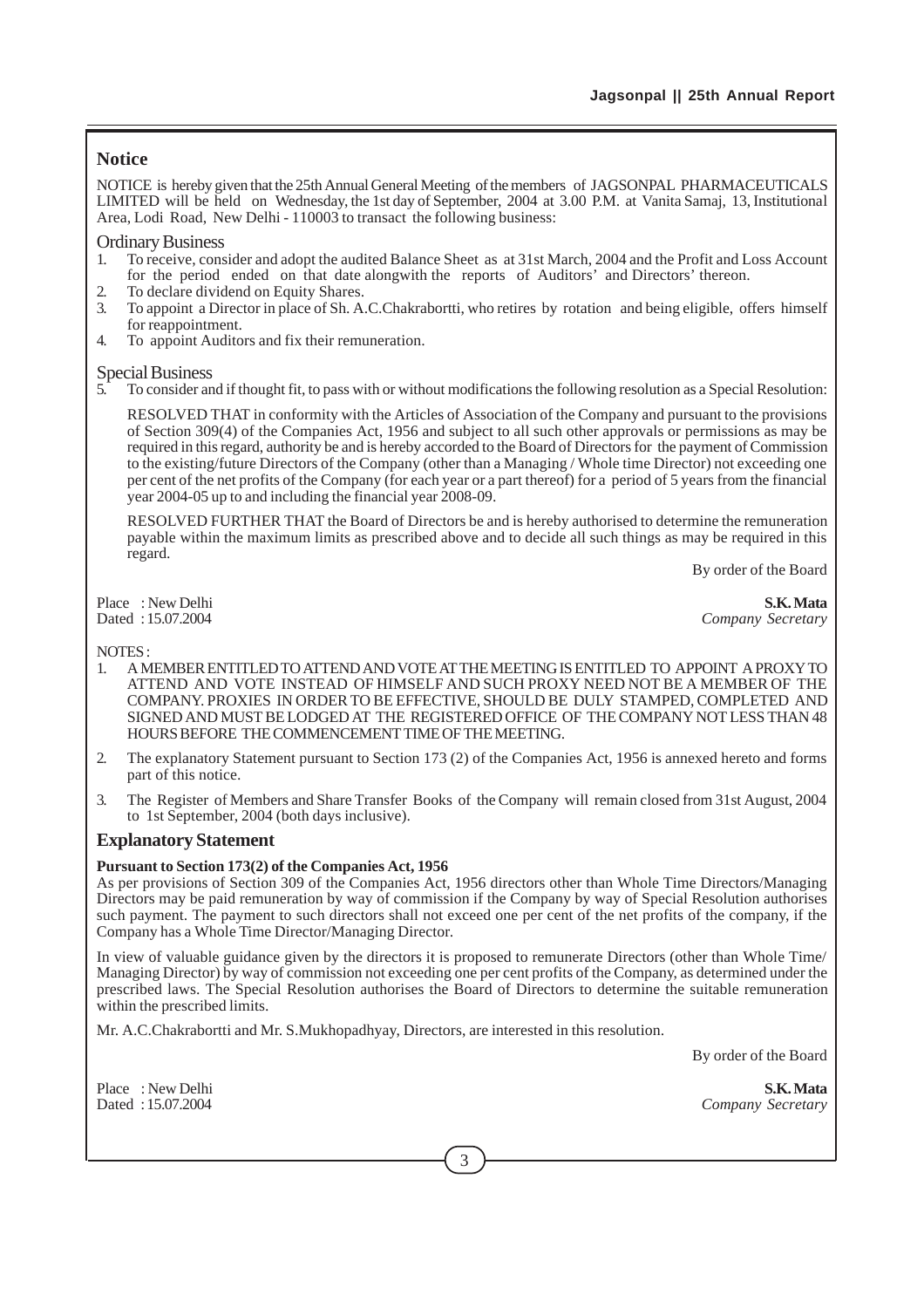## **Directors' Report**

TO THE MEMBERS OF JAGSONPAL PHARMACEUTICALS LIMITED

Your Directors have the pleasure in presenting their Twenty Fifth Annual Report of the Company and the Audited Accounts, for the period ended 31st March, 2004.

#### **Financial Highlights**

The financial performance of the Company is as under:

| <b>Particulars</b>                 | <b>Current</b> | <b>Previous</b> |
|------------------------------------|----------------|-----------------|
|                                    | <b>Year</b>    | <b>Year</b>     |
|                                    | $(15$ months)  | $(15$ months)   |
| <b>Sales</b>                       | 18381.09       | 16248.05        |
| Other Income                       | 81.46          | 63.25           |
| <b>Operating Expenditure</b>       | 16752.05       | 14875.56        |
| <b>PRIDT</b>                       | 1710.50        | 1435.74         |
| <b>Interest</b>                    | 405.12         | 570.34          |
| Depreciation                       | 144.66         | 129.73          |
| Profit before Tax                  | 1160.72        | 735.67          |
| Provision for taxation             | 366.00         | 220.00          |
| Deferred Tax                       | 26.09          | 14.55           |
| Profit after tax                   | 768.63         | 501.12          |
| Balance brought forward            | 292.87         | 175.18          |
| Profit available for               |                |                 |
| appropriation                      | 1061.50        | 676.29          |
| Appropriations:                    |                |                 |
| Proposed Dividend                  | 261.98         | 122.80          |
| <b>Additional Income Tax</b>       |                |                 |
| on Dividend                        | 33.57          | 15.35           |
| Income tax for earlier years       |                | 95.27           |
| <b>Transfer to General Reserve</b> | 100.00         | 150.00          |
| Balance carried forward            | 665.95         | 292.87          |

(Rs. in Lacs)

## **Operations**

During the period ended March, 2004 sales of the Company grew by 13.14% to Rs. 18381.09 lacs as compared to 8.6% for the period ended December, 2002. The profit before tax increased from Rs.735.67 lacs to Rs1160.72 lacs. On an over all basis, the performance of the Company for the period under review can be considered satisfactory.

The Company has been able to achieve the above growth through grit, determination and hard labour put in by the management and staff despite severe competition, cut throat discounting and under cutting. Your company was able to sustain the pressures. The all round improvement in economy in general and the various steps for improvement initiated by the company during the period, in particular had contributed to the satisfactory performance. These measures are being further strengthened.

The Company launched / re-launched a few products during the period and the same have been well received in the market. The benefit of these will be seen in coming years.

The marketing strategies deployed during the current year are flexible enough to with stand sudden demands, and are likely to yield still better results in future.

## **Dividend**

Your Directors are pleased to recommend for your consideration a dividend of 80 %. This will absorb a sum of Rs. 2,95,54,619/- (Sum for previous period Rs. 1,38,15,352/- including tax thereon).

#### **Sub Division of Shares**

The shares of the company of the face value of Rs. 10/- each have been sub divided into two shares of Rs. 5/- each.

### **Bonus**

Your directors have recommended a bonus issue of 3:1 by capitalising the free reserves. This will increase substantially the liquidity of the Company's shares.

The company's paid up share capital will increase to Rs. 1309.90 lakhs from the present 327.47 lakhs, consequent to the above. These measures are also likely to bring the share to affordable levels for the small invester.

## **Employees**

The Company continued to maintain cordial relations with its employees at all levels. No man-days were lost during the period due to industrial strife. The information as required under section 217 (2A) of the Companies Act, 1956, read with the Companies (Particulars of Employees) Rules, 1975, is enclosed in Annexure `B' and forms part of this Report.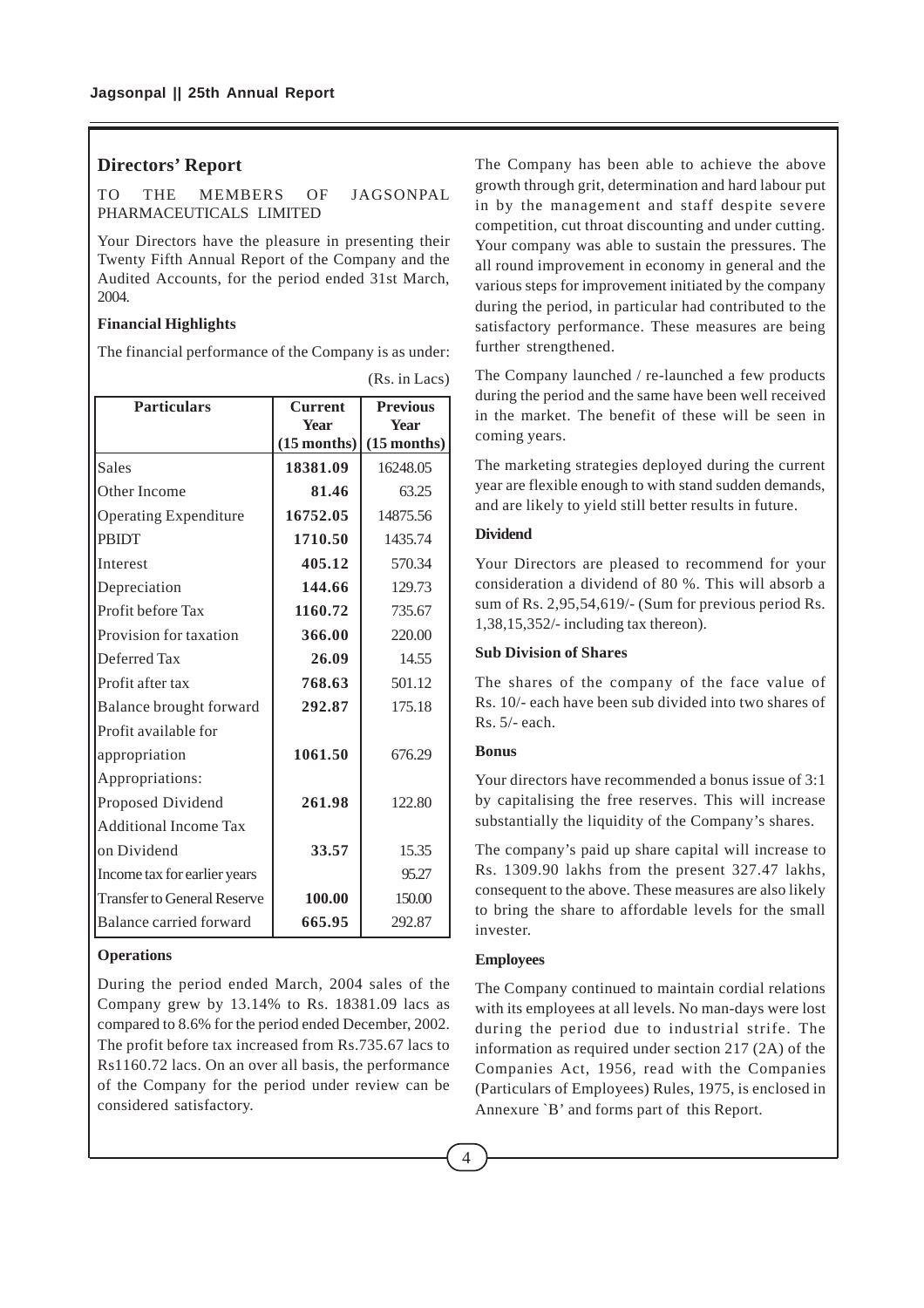## **Directors**

Mr. A.C.Chakrabortti retires by rotation at the ensuing Annual General Meeting and being eligible offers himself for reappointment.

### **Corporate Governance**

As per the amended listing agreement with the Stock Exchanges, your Company has complied with the regulations of Corporate Governance. A Report on Corporate Governance alongwith a certificate from the Auditors of the Company regarding compliance of the conditions of Corporate Governance as also a Management Discussion & Analysis Report pursuant to Clause 49 of the Listing Agreement are annexed hereto.

#### **Auditors**

M/s. P.P. Thukral & Co., Chartered Accountants retire as auditors at the ensuing Annual General Meeting and are eligible for re-appointment as Auditors.

### **Energy, Technology & Foreign Exchange**

As stipulated under the provisions of Section 217 (1) (e) of the Companies Act, 1956, read with the (Disclosure of particulars in the report of Board of Directors) rules, 1988, Annexure 'A' contains the particulars pertaining to Conservation of Energy, Technology absorption and Foreign Exchange earning and outgo.

### **Directors Responsibility Statement**

Your Directors confirm that:

- 1. In preparation of the annual accounts, the applicable accounting standards have been followed alongwith proper explanation relating to material departures, if any;
- 2. The accounting policies are consistently applied and reasonable, prudent judgement and estimates are made so as to give a true and fair view of the state of affairs of the Company at the end of the period.
- 3. Sufficient care has been taken for the maintenance of adequate accounting records in accordance with the provisions of the Act for safeguarding the assets of the Company and for preventing and detecting fraud and other irregularities;
- 4. The annual accounts have been prepared on a going concern basis.

#### **Acknowledgment**

The Board of Directors would like to record their appreciation and gratitude to all employees of the organisation for their active co-operation and involvement. Thanks are also due, to Jagsonpal customers, dealers, suppliers and bankers.

For and on behalf of the Board of Directors

| Place | : New Delhi.      | (J.S. Kochhar) |
|-------|-------------------|----------------|
|       | Dated: 15.07.2004 | Chairman       |

#### **Annexure `A' To The Directors' Report**

Information pursuant to The Companies (Disclosure of Particulars in the Report of Directors) Rules 1988.

## **FORM A (See Rule 2)**

Form for Disclosure of Particulars with respect to conservation of energy.

Power and fuel consumption

|    |                               | 1.1.2003 to | 1.10.2001 to |
|----|-------------------------------|-------------|--------------|
|    |                               | 31.3.2004   | 31.12.2002   |
|    | 1. Electricity                |             |              |
| a) | Purchased Units Kwh           | 17,53,101   | 17,29,061    |
|    | Total amount Rs.              | 73,52,748   | 71,88,417    |
|    | Avg. Rate/Unit Rs.            | 4.19        | 4.16         |
|    | b) Own generation             |             |              |
|    | i) Through diesel Generation  |             |              |
|    | Units Kwh                     | 9, 23, 254  | 9,35,540     |
|    | Units / litre of diesel       |             |              |
|    | oil Kwh                       | 3.23        | 3.16         |
|    | ii) Through Steam turbine     |             |              |
|    | generator                     | N.A.        | N.A.         |
| 2. | Coal                          | N.A.        | N.A.         |
| 3. | <b>Furnace oil</b>            |             |              |
|    | Quantity K.Ltr.               | 4,56,000    | 4,20,000     |
|    | Total cost Rs.                | 80,36,439   | 59,99,971    |
|    | Average Rate Rs.              | 17.62       | 14.28        |
|    | 4. Others/Internal generation |             |              |
|    | (Please give details)         | N.A.        | N.A.         |

#### **Consumption**

It is not feasible to maintain energy consumption data by product category because of the very large number and variety of products with significantly different energy requirements.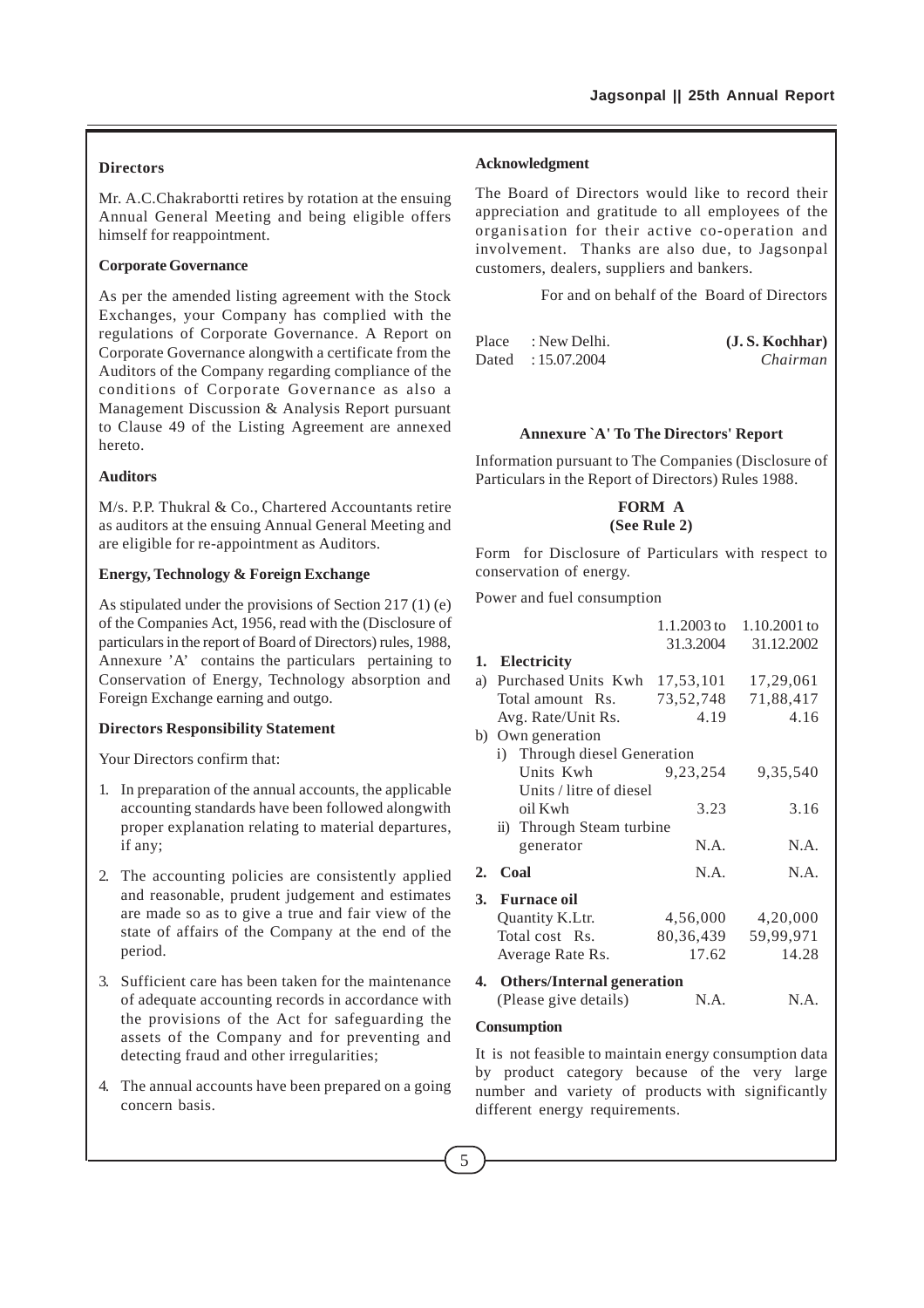## **FORM B**

## **(See Rule 2)**

Form for Disclosure of Particulars with respect to Technology Absorption.

#### **Research and Development (R & D)**

## **1. Specific areas in which R & D carried out by the Company.**

The R & D Centre carries out Research and Development in the area of Bulk Drugs, Drug Intermediates and Pharmaceuticals.

## **2. Benefits derived as a result of the above R & D**

During the current year the following projects were successfully accomplished by the R&D team. These projects are expected to contribute significantly towards the profitability of the company.

**Product Application** Uterone The natural micronized Uterine progesterone. Pacyl / Pacyl - SR Round the clock relief for restive mind. Lycazid / Lycazid -  $M$  For absolute glycaemic

control with protection

The R&D activities of the Company have resulted in manufacturing process upgradation, improving packaging and cost containment.

## **3. Future Plan Of Action**

R & D efforts will be continued in the areas of Bulk drugs and Drug formulations. These will be geared towards development of new product technologies which can be commercialised in future.

#### **4. Expenditure On R & D** (Rs. in lacs )

Mar.2004 Dec. 2002

| a)<br>b) | Capital Expenditure<br>Revenue Expenditure<br>TOTAL.                | 3.51<br>75.65<br>76.16 | 00.85<br>58.60<br>59.45 |
|----------|---------------------------------------------------------------------|------------------------|-------------------------|
| C)       | Total R & D expenditure as a<br>percentage of total turn-over.0.41% |                        | 0.38%                   |
|          | 5. Foreign Exchange Earnings 520.92                                 |                        | 319.74                  |
|          | For and on behalf of the Board of Directors                         |                        |                         |
|          |                                                                     |                        |                         |

| Place : New Delhi | (J.S. Kochhar) |
|-------------------|----------------|
| Dated: 15.07.2004 | Chairman       |

aaaa aaaaaa

#### **Annexure `B' To The Directors' Report**

Statement under the provisions of Section 217(2A) of the Companies Act, 1956 read with the Companies' (Particulars of Employee's) Rules, 1975 as amended upto Date :

| S.N.        | Name & Age of<br>the Employee                                         | <b>Designation</b>                                                                                             | Qualification<br>&<br><b>Experience</b>                                                   | Gross<br><b>Remuneration</b><br>Rs. | <b>Net</b><br><b>Remuneration</b><br>Rs. |  |
|-------------|-----------------------------------------------------------------------|----------------------------------------------------------------------------------------------------------------|-------------------------------------------------------------------------------------------|-------------------------------------|------------------------------------------|--|
|             | 1. Mr. Jagmohan Singh Kochhar<br>$(74 \text{ years})$                 | Chairman                                                                                                       | Experience in<br>Senior Management<br>$(54 \text{ years})$                                | 64, 62, 750                         | 39,49,750                                |  |
|             | Mr. Rajpal Singh Kochhar<br>$(49 \text{ years})$                      | Managing<br><b>Director</b>                                                                                    | M.Sc.(Pharmacy)<br>USA (24 years)                                                         | 64, 62, 750                         | 38,71,750                                |  |
|             | 1. Gross Remuneration includes                                        |                                                                                                                | Salary, Bonus, Commission, Allowances and perquisites as per<br>the Rules of the Company. |                                     |                                          |  |
| $2^{\circ}$ | Net Remuneration excludes                                             | Contribution towards Employees Provident Fund, Income Tax<br>deducted at source, value of taxable perquisites. |                                                                                           |                                     |                                          |  |
| 3.          | Mr. Jagmohan Singh Kochhar is the father of Mr. Rajpal Singh Kochhar. |                                                                                                                |                                                                                           |                                     |                                          |  |
|             | For and on behalf of the Board of Directors                           |                                                                                                                |                                                                                           |                                     |                                          |  |
| Place       | : New Delhi<br>: 15.07.2004<br>Dated                                  |                                                                                                                |                                                                                           |                                     | (J.S. Kochhar)<br>Chairman               |  |

6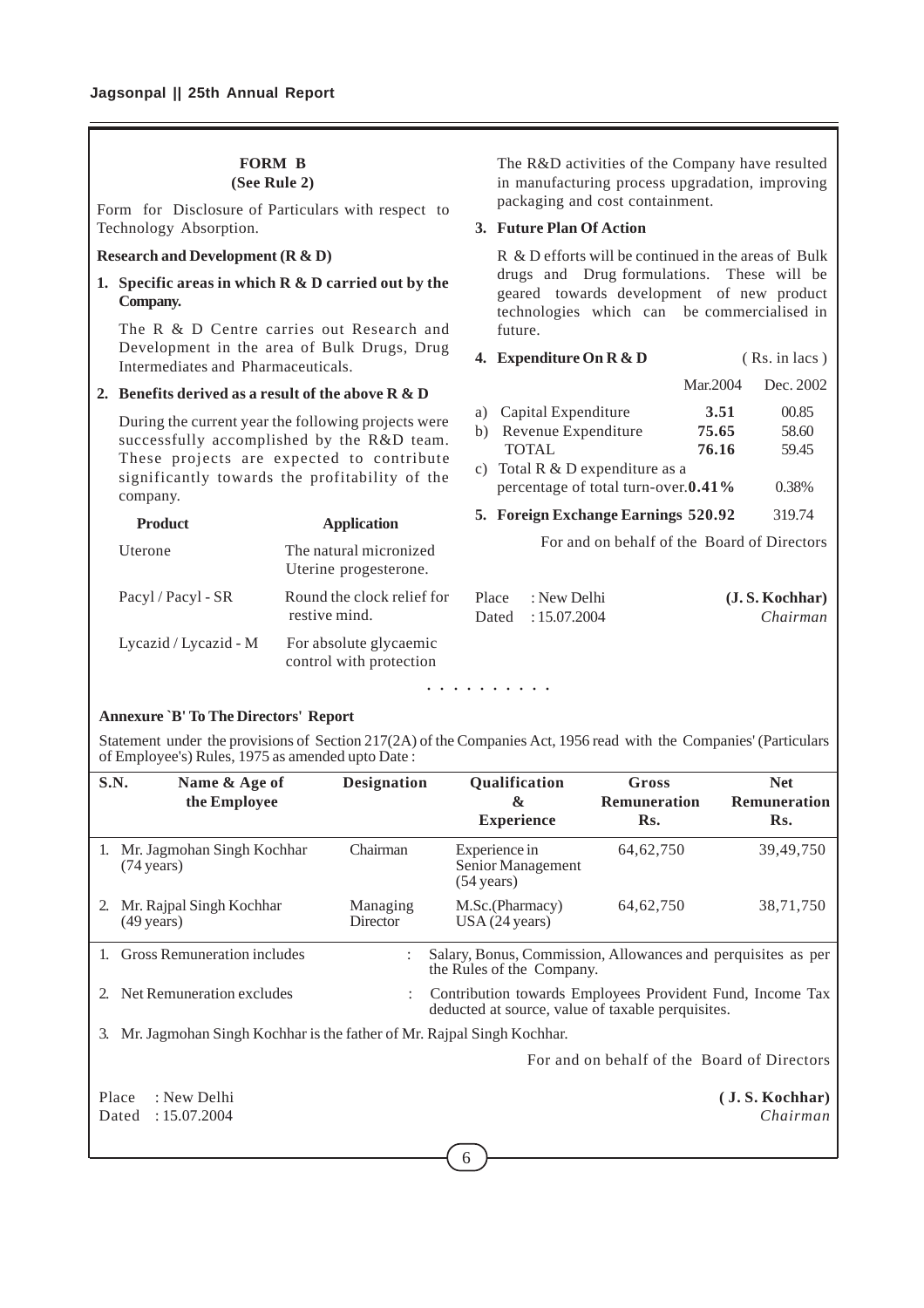## **Annexure to the Directors' Report**

## **Corporate Governance**

## **1. Company's Philosophy on code of Governance:**

The Company's philosophy on Corporate Governance is to conduct its business affairs in a professional and transparent manner while adhering to highest ethical values and morals and always striving for optimising Shareholders' value.

## **2. Board of Directors**

- a) The Board comprises of Executive and Non-executive Directors. The present strength of the Board of Directors is four Directors. The Chairman and the Managing Director are two whole time directors, the remaining two being non-executive Directors, who are independent Directors and are professionals and have expertise in their fields.
- b) The attendance at Board Meetings and last Annual General Meeting of each of the Directors during the financial year of the Company was as under:

| Name of Director           | Category                 | Attendance at            |             | Membership of<br>other Board                                                       | No. of<br>Committees in                       |
|----------------------------|--------------------------|--------------------------|-------------|------------------------------------------------------------------------------------|-----------------------------------------------|
|                            |                          | <b>Board</b><br>Meetings | Last<br>AGM | (excluding)<br>Alternate<br>Directorship $&$<br>Directorship in<br>Pvt. Companies) | which member<br>(excluding Pvt.<br>Companies) |
| Mr. Jagmohan Singh Kochhar | Chairman                 | 5                        | <b>Yes</b>  |                                                                                    | 2                                             |
| Mr. Rajpal Singh Kochhar   | <b>Managing Director</b> | 5                        | <b>Yes</b>  | 2                                                                                  |                                               |
| Mr. A.C. Chakrabortti      | Non-Executive            | 5                        | No          | 14                                                                                 | 9                                             |
| Mr. S. Mukhopadhyay        | Non-Executive            | 5                        | <b>Yes</b>  | 2                                                                                  |                                               |

c) During the year five board meetings were held on following dates:

March 5, 2003 April 30, 2003 July 29, 2003 October 30, 2003 January 31,2004

## **3. Audit Committee**

The terms of reference and the role of the Audit Committee include inter-alia reviewing with management the financial statements, adequacy of internal control systems and frequency and scope of internal audit, overseeing of Company's financial reporting process, discussions with internal and external auditors of the Company on the audit undertaken.

The Audit Committee was formed in January 2002. At present it has two Non-executive Independent Directors, Mr. A.C. Chakrabortti and Mr. S. Mukhopadhyay as members. The Chairman of the Committee is Mr. S. Mukhopadhyay. The Company Secretary Mr. S.K.Mata, acts as the Secretary of the Committee. The Internal Auditor and Statutory Auditors are invitees to the meeting. The quorum for the Committee meeting is two Directors.

The Committee has met thrice during the financial year in March 03, July 03 and January 04.

## **4. Remuneration Committee and Remuneration of Directors**

The Company has not constituted a Remuneration Committee. However the managerial remuneration including perquisites thereof payable to Directors are determined by the shareholders.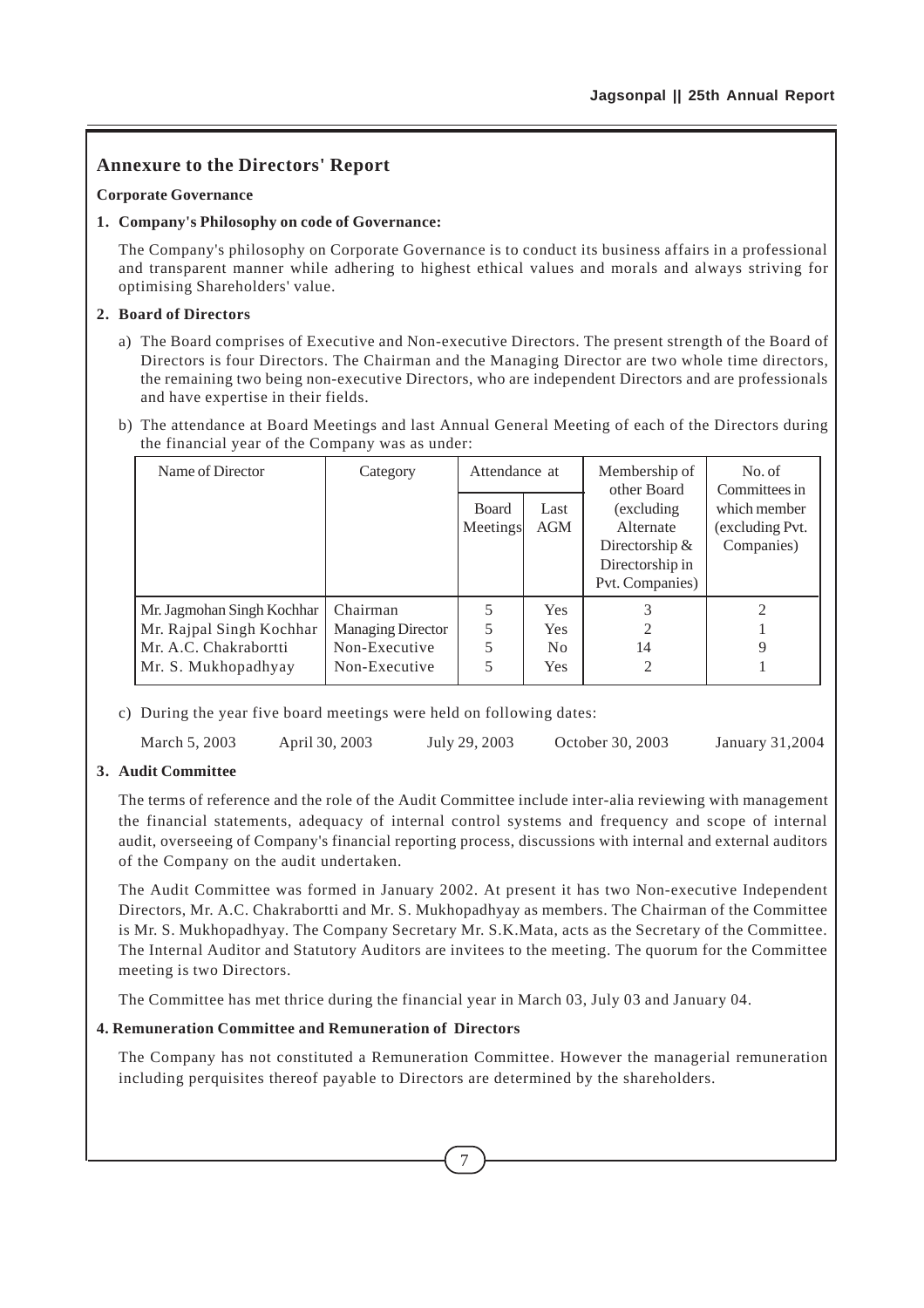#### **5. Shareholders'/Investors' Grievances Committee**

The Committee was constituted in January, 2002. At present Mr. S. Mukhopadhyay and Mr. Jagmohan Singh Kochhar are its members. Mr. S. Mukhopadhyay is Chairman of the Committee. Mr. S.K.Mata, Company Secretary, is the Compliance Officer of the Company.

The complaints/queries received from the shareholders have been duly attended to and resolved by furnishing requisite information/documents by the Company. A summary of complaints received and resolved by the Company during the financial year is given below:

|                                                                     | <b>Received</b> | <b>Cleared</b> |
|---------------------------------------------------------------------|-----------------|----------------|
| Non-Receipt of Share Certificates duly transferred                  |                 |                |
| Non - Receipt of Dividend warrants                                  | 79              | 79             |
| Miscellaneous                                                       | 192             | 192            |
| Letter from Stock Exchanges, SEBI and Department of Company Affairs |                 |                |
|                                                                     |                 |                |

#### **Share Transfer Committee**

To expedite the transfer of shares and other related matters the power of share transfer and other matters (transmission and issue of duplicate shares etc.) has been delegated to the Share Transfer Committee comprising of Chairman and top officials of the Company. The committee meet at least once in a fortnight. No investors' complaint was pending for a period exceeding one month except cases which are sub judice.

### **6. General Body Meetings**

Details of the last three Annual General Meetings and Extraordinary General Meeting held is given below:

| <b>Year ended</b> | <b>Date</b> | Time       | <b>Location</b>                                            |
|-------------------|-------------|------------|------------------------------------------------------------|
| 31.3.2001         | 29.09.2001  | 10.00 a.m. | Vanita Samaj, 13, Institutional Area, Lodhi Road, N. Delhi |
| 30.9.2001         | 20.03.2002  | 10.00 a.m. | Vanita Samaj, 13, Institutional Area, Lodhi Road, N. Delhi |
| 31.12.2002        | 06.06.2003  | 10.00 a.m. | Vanita Samaj, 13, Institutional Area Lodhi Road, N. Delhi  |
| <b>EGM</b>        | 16.06.2004  | 10.00 a.m. | Vanita Samaj, 13, Institutional Area Lodhi Road, N. Delhi  |

All the resolutions set out in the notices were passed by the members. No resolutions were put through Postal ballot last year. Presently the Company does not have any proposal for Postal Ballot.

#### **7. Disclosures**

There were no transactions of material nature with the Directors or the Management or relatives of the Directors during the financial year which could have potential conflict with the interests of the Company at large.

#### **8. Means of communications**

As the quarterly results are published in one English daily newspaper (The Pioneer) and one Hindi newspaper (Veer Arjun) published from Delhi the half yearly report was not sent to the shareholders. The quarterly results are available on Company's website www.jagsonpal.com. During the financial year the Company has not made any presentations to the institutional investors or analysts. The Management Discussion and Analysis Report forms a part of this Annual Report.

#### **9. General Shareholder Information**

| <b>Annual General Meeting</b>                                 | Wednesday, 1st September, 2004                                   |
|---------------------------------------------------------------|------------------------------------------------------------------|
|                                                               | Vanita Samaj, 13, Instituional Area, Lodi Road, New Delhi 110003 |
| Dates of Book Closure                                         | August 31, 2004 to September 1, 2004 (both days inclusive)       |
| Dividend Payment Date                                         | Within stipulated time, if declared.                             |
| Financial Calendar (tentative) Results for the quarter ending |                                                                  |
| June 2004                                                     | 3rd Week of July 2004                                            |
| September 2004                                                | 4th week of October 2004                                         |
| December 2004                                                 | 4th week of January 2005                                         |
| March 2005                                                    | 4th week of April 2005                                           |
| Listing on Stock Exchanges                                    | The Delhi Stock Exchange Association Limited (Regional), The     |
|                                                               | Stock Exchange, Mumbai, The National Stock Exchange, The         |
|                                                               | Ludhiana Stock Exchange Association Limited. The Company         |
|                                                               | has paid the listing fee for 2004-05 to the Stock Exchanges.     |
| Stock Code ISIN No.                                           | JAGSNPHARM EQ at NSE and 507789 at BSE                           |
|                                                               | INE048B01019ISIN No. for NSDL & CDSL                             |
|                                                               |                                                                  |
|                                                               |                                                                  |

8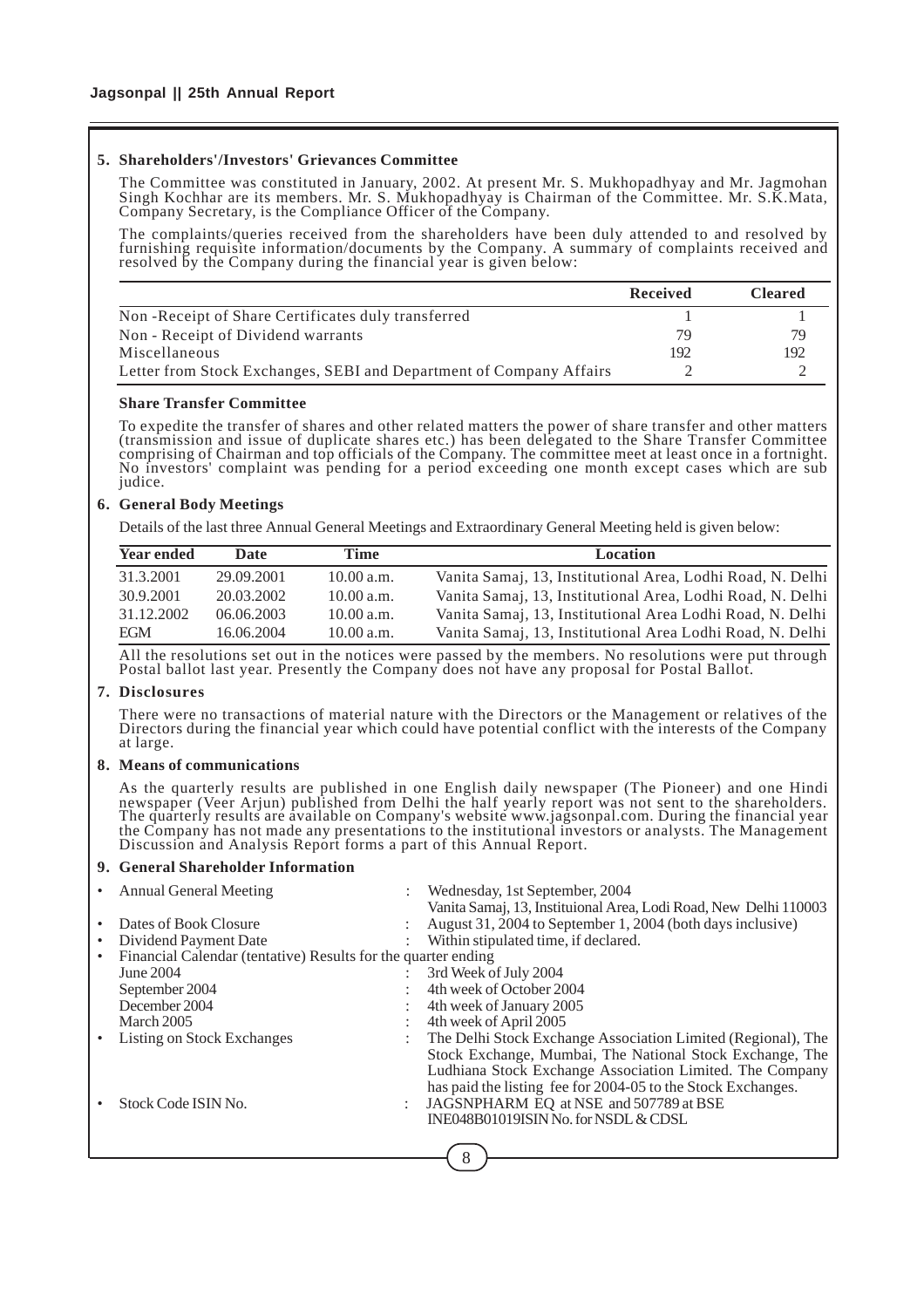| ٠ | Market Price Data at NSE:                                                                                                                               |                                                                                             |                                                                                          |                                                                                                                                                                                                                                                      |                             |
|---|---------------------------------------------------------------------------------------------------------------------------------------------------------|---------------------------------------------------------------------------------------------|------------------------------------------------------------------------------------------|------------------------------------------------------------------------------------------------------------------------------------------------------------------------------------------------------------------------------------------------------|-----------------------------|
|   | <b>Month</b>                                                                                                                                            | High (Rs.)                                                                                  | Low (Rs.)                                                                                | $250 -$                                                                                                                                                                                                                                              | 2500                        |
|   | January 2003<br>February 2003<br>March 2003<br>April 2003<br>May 2003<br>June 2003<br><b>July 2003</b><br>August 2003<br>September 2003<br>October 2003 | 97.00<br>84.65<br>83.80<br>85.55<br>99.00<br>118.55<br>131.50<br>114.80<br>126.65<br>120.00 | 80.00<br>63.00<br>73.35<br>74.15<br>72.05<br>86.80<br>90.35<br>97.00<br>100.00<br>104.10 | 200<br>150<br>100<br>50                                                                                                                                                                                                                              | 2000<br>1500<br>1000<br>500 |
|   | November 2003<br>December 2003<br>January 2004<br>February 2004<br>March 2004                                                                           | 137.00<br>193.85<br>185.00<br>143.80<br>126.00                                              | 105.10<br>140.00<br>117.30<br>117.00<br>97.00                                            | $\Omega$<br>$Nov-03$<br>$Dec-03$<br>$Jan-04$<br>$Feb-04$<br>$Mar-04$<br>$Jan-03$<br>$Mar-03$<br>$May-03$<br>Aug-03<br>$Oct-03$<br>Feb-03<br>Apr-03<br>$Jul-03$<br>$Sep-03$<br>$_{\text{Jun}-03}$<br>$\rightarrow$ JPL on NSE $\rightarrow$ NSE Index |                             |

• Address for correspondence and Registrar and Transfer Agents

The company has appointed M/s. MCS Limited as Registrar and Share Transfer Agents. For matters related to shares following may be contacted

**Company Secretary MCS Limited**<br>
Jagsonpal Pharmaceuticals Limited<br>
T-210 J, Shahpur Jat, W-40, Okhla Industrial A

al Pharmaceuticals Limited Unit: Jagsonpal Pharmaceuticals Limited<br>T-210 J, Shahpur Jat, W-40, Okhla Industrial Area, Ph - II<br>New Delhi 110049 New Delhi 110020 New Delhi 110020

• Distribution of shareholding as on 30.6.2004

| <b>Range (Shares)</b>                                                           | Number of           | Percentage of                         | <b>Number</b>                                | Percentage of                          |
|---------------------------------------------------------------------------------|---------------------|---------------------------------------|----------------------------------------------|----------------------------------------|
|                                                                                 | <b>Shareholders</b> | <b>Shareholders</b>                   | of Shares                                    | <b>Shareholding</b>                    |
| $1 - 500$<br>$501 - 1000$<br>$1001 - 5000$<br>$5001 - 10000$<br>$10001$ & above | 5278<br>38          | 97.22<br>1.68<br>0.70<br>0.09<br>0.29 | 509476<br>69432<br>80454<br>35618<br>2579770 | 15.56<br>2.12<br>2.46<br>1.09<br>78.78 |

• Dematerialisation of Securities

The company has entered into agreements with both National Securities Depository Limited (NSDL) and Central Depository Services (India) Limited (CDSL) for dematerialisation of its shares. As on 30.6.2004, 27.16% of the Company's total share capital representing 889546 shares are held in dematerialised form.

## • Plant Location

20 K.M. Mathura Road, Post Office Amar Nagar, Faridabad - 121003

#### **10. Reappointment of Directors**

| Name of Director          |                                                                                                                                                                                                                                                                                                                                     |
|---------------------------|-------------------------------------------------------------------------------------------------------------------------------------------------------------------------------------------------------------------------------------------------------------------------------------------------------------------------------------|
| Date of Birth             | : Mr. A.C.Chakrabortti<br>$\therefore$ 02.10.1930                                                                                                                                                                                                                                                                                   |
| Date of Joining the Board | : 27.04.1986                                                                                                                                                                                                                                                                                                                        |
| Expertise                 | : Mr. A.C.Chakrabortti who retires by rotation at this Annual General<br>Meeting is a fellow member of Institute of Chartered Accountants of<br>India. He is fellow member of Chartered Accountants (Eng. & Wales). He<br>was senior partner in S.R.Batliboi & Company, Chartered Accountants<br>and was earlier President of ICAI. |
| List of Outside           | : La Opala Glass Limited, Calcutta                                                                                                                                                                                                                                                                                                  |
| Directorships held        | Peerless Hospitex Hospital & Research Centre Ltd., Calcutta<br>GIS Limited, Calcutta                                                                                                                                                                                                                                                |
|                           | Binani Industries Limited, Mumbai                                                                                                                                                                                                                                                                                                   |
|                           | Ashok Leyland Finance Limited, Chennai                                                                                                                                                                                                                                                                                              |
|                           | Grindwell Norton Limited, Mumbai<br>Rasoi Industries Limited, Calcutta                                                                                                                                                                                                                                                              |
|                           | Texmaco Limited, Calcutta                                                                                                                                                                                                                                                                                                           |
|                           | Peerless General Finance & Investment Company Ltd., Calcutta                                                                                                                                                                                                                                                                        |
|                           | Calcutta Metropolitan Group Ltd., Calcutta                                                                                                                                                                                                                                                                                          |
|                           | Chandras' Chemical Enterprise Ltd., Calcutta                                                                                                                                                                                                                                                                                        |
|                           | First India Asset Management Ltd., Chennai                                                                                                                                                                                                                                                                                          |
|                           | Denso India Limited, New Delhi                                                                                                                                                                                                                                                                                                      |
|                           | Madhya Pradesh Madhya Kshetra Vidyut Vitran Co. Ltd, Bhopal                                                                                                                                                                                                                                                                         |
|                           | $\Omega$                                                                                                                                                                                                                                                                                                                            |

9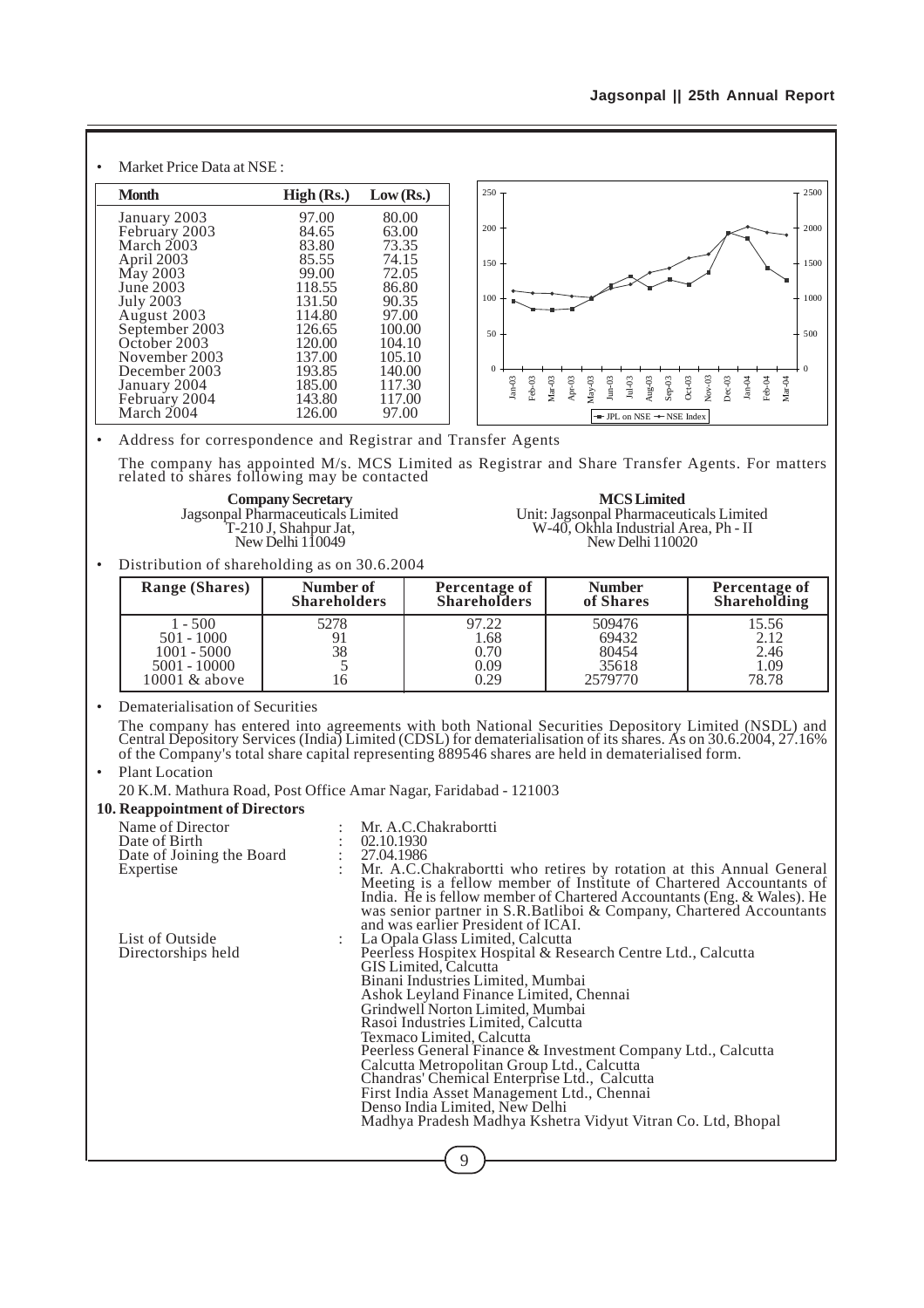## **Auditors' Report on Corporate Governance**

## TO THE MEMBERS OF JAGSONPAL PHARMACEUTICALS LIMITED

We have examined the compliance of conditions of Corporate Governance by Jagsonpal Pharmaceuticals Limited for the period ended on 31st March, 2004 as stipulated in Clause 49 of the Listing Agreement of the said Company with the Stock Exchanges.

The compliance of conditions of Corporate Governance is the responsibility of the management. Our examination was limited to procedures and implementation thereof, adopted by the Company for ensuring the compliance of the conditions of Corporate Governance. It is neither an Audit nor an expression of opinion on the financial statement of the Company.

In our opinion and to the best of our information and according to the explanations given to us, we certify that the Company has complied in all material aspect with the conditions of Corporate Governance as stipulated by the above mentioned Listing Agreement.

We state that no investor grievances are pending for a period exceeding one month against the Company as per the records maintained by the Company and presented to the Investors' Grievances Committee and /or Board of Directors.

We further state that such compliance is neither an assurance as to the future viability of the Company nor the efficiency or effectiveness with which the management has conducted the affairs of the Company.

#### **For P.P. Thukral & Company** *Chartered Accountants*

Place : New Delhi **Suresh Sethi** Dated : 15.07.2004 *Partner*

## **Management Discussion and Analysis Report**

## **Industry Structure and developments**

The development of Indian drugs and pharmaceutical industry has not been commensurate with the size of the country and the growing needs of her population but with planned economic expansion it has become one of the country's leading industries. India is now producing a large quantity of varied pharmaceutical products. During recent years the country has advanced in the production of basic chemicals and with all the heavy organic projects planned for execution the drug industry is looking forward to finding more and more of its basic raw materials from the indigenous sources.

The environment of growth is directly influenced by the consistency of government policies. There had been a huge gap between the expectations of the industry and the governing parameters laid out by the government, which is gradually filling up.

## **Opportunities and Threats**

The fierce competition at the national level of the industry has seen many operators closing and many more to merge to sustain and develop. The post GATT scenario will also be very difficult unless we prepare ourselves in advance. More emphasis on drug quality, good manufacturing practices, most stringent process controls, developing and marketing newer and better medicines and extra expenditure on R&D are few important factors.

Your company is preparing for the post GATT period and will be ready to take it with pride with the concentrated efforts at strengthening the marketing and R&D areas.

## **Segment-wise or product-wise performance**

The Company mainly operates in the Pharmaceuticals segment and the Company has increased its formulation sales.

## **Outlook**

The company's focus is on the niche segments of pharmaceutical formulations and bulk drugs. Jagsonpal is in the 'branded segment' of the formulations' market. The key to market share success is the sharp focus on a select number of therapeutic groups, namely Anti-arthritics; Analgesics; Anti-inflammatories; Anti-spasmodics; Anabolic steroids; Progesterones; Anesthetics;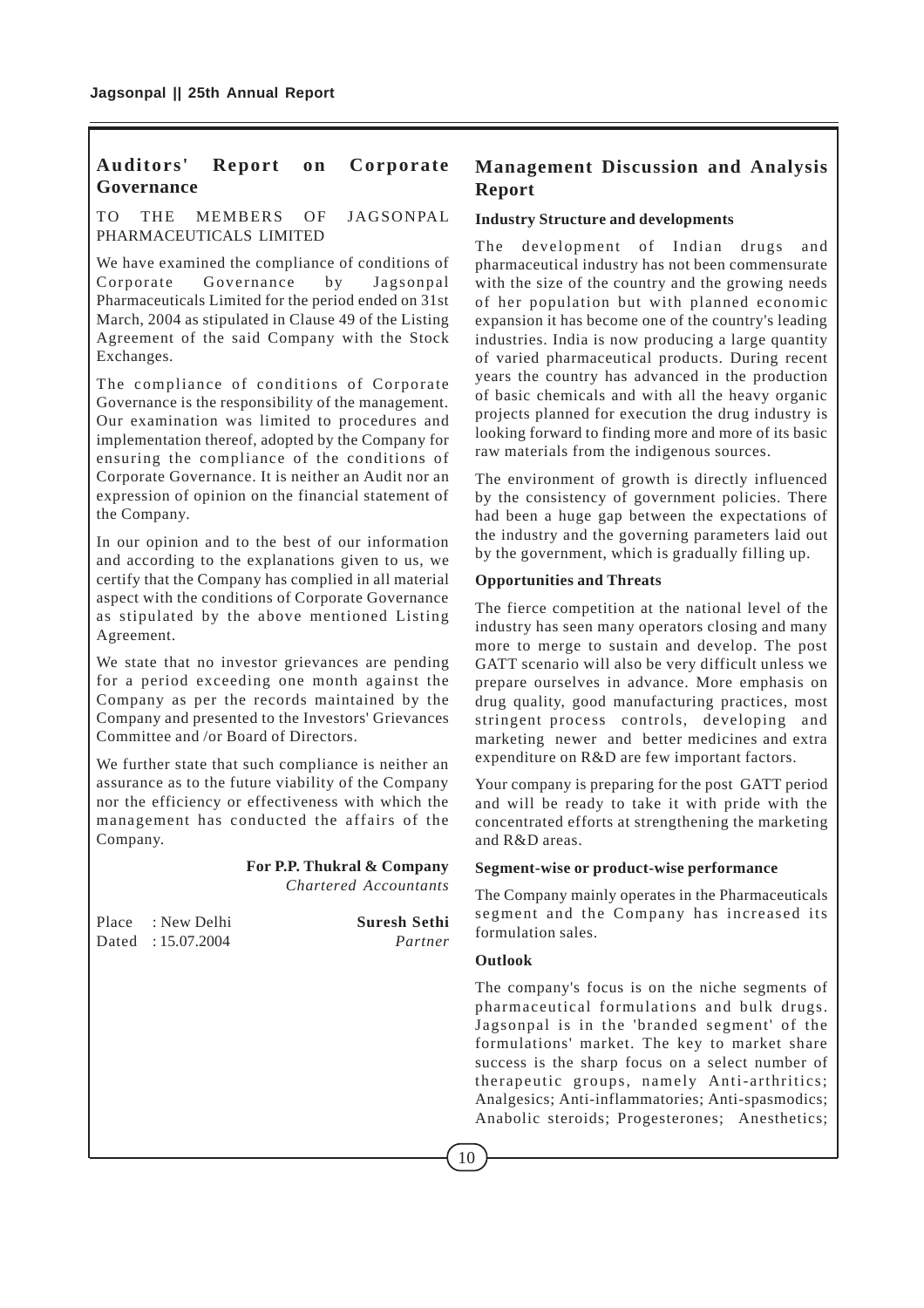Anti-fungals. Efficient management of working capital and other resources of the company is given very high priority.

## **Risks and concerns**

India will get a ten-year transition period, for the implementation of TRIPS. During this period, new molecules patented for the first time anywhere in the world will be given protection during the transition period ; provided a patent application is made in India. Marketing exclusivity will be provided for five years during the transition period. The patent application will be kept in a " black box " and given effect retrospectively, after the transition period is over.

Your company is gearing up to face the challenges and will be prepared for facing the patent regime.

#### **Internal Control systems and their adequacy**

JPL has adequate internal control systems and processes to safeguard its assets and all the transactions are recorded and reported as per the generally accepted or prescribed norms. The internal control systems are well documented and rigidly implemented. There are clearly defined systems and authority and responsibilities in place which ensure accuracy and reliability of all financial and other data for effective and efficient management. The systems and processes are reviewed periodically and upgraded under the guidance of Audit committee and external auditors/agencies.

#### **Financial performance with respect to operational performance**

#### *Loans*

The Company has been able to reduce its borrowings by more than Rs.313 lacs during the reference period.

*Results from Operations*

|                                                 |               | (Rs. In Lacs) |
|-------------------------------------------------|---------------|---------------|
| Particulars                                     | Current       | Previous      |
|                                                 | Year          | Year          |
|                                                 | $(15$ months) | $(15$ months) |
| Sales                                           | 18381.09      | 16248.05      |
| Other Income                                    | 81.46         | 63.25         |
| <b>Operating Expenditure</b>                    | 16752.05      | 14875.56      |
| Profit before interest,<br>depreciation and tax | 1710.50       | 1435.74       |
| Interest                                        | 405.12        | 570.34        |
| Depreciation                                    | 144.66        | 129.73        |
| Profit before Tax                               | 1160.72       | 735.67        |
| Provision for taxation                          | 366.00        | 220.00        |
| Deferred Tax                                    | 26.09         | 14.55         |
| Profit after tax                                | 768.63        | 501.12        |

### *Interest*

The Company has been able to reduce it's interest cost considerably, both because of reduction in interest costs as well as reduction in borrowings.

## *Net Profit*

There was substantial improvement in the net profit margin during the reference period.

#### *Receivables*

The Company was able to reduce its receivables by more than Rs.521 lacs as compared to the position as on 31.12.2002

## **Human Resources and Industrial relations**

The human resources of JPL is its biggest assets and has 1500 strong, dedicated and motivated people in the team. In order to achieve overall development of its people and to ensure greater accountability and responsibility continuous training with respect to work and other areas is imparted. The opportunites are created to encourage employees to develop multi functional skills and gear upto meet the challenging assignments in the company. The industrial relations continue to be very cordial. The company has also devised reward system to keep the star performers and their teams highly motivated.

#### **Cautionary Statement**

The report is based on certain estimates. assumptions and expectations, which may or may not be accurate or realised. The risk factors stated in the report are not exhaustive. So the actual results could materially differ from those expressed or implied. Important factors such as economic conditions, government policies, subsequent developments and other incidental factors etc could make material difference to company's operations.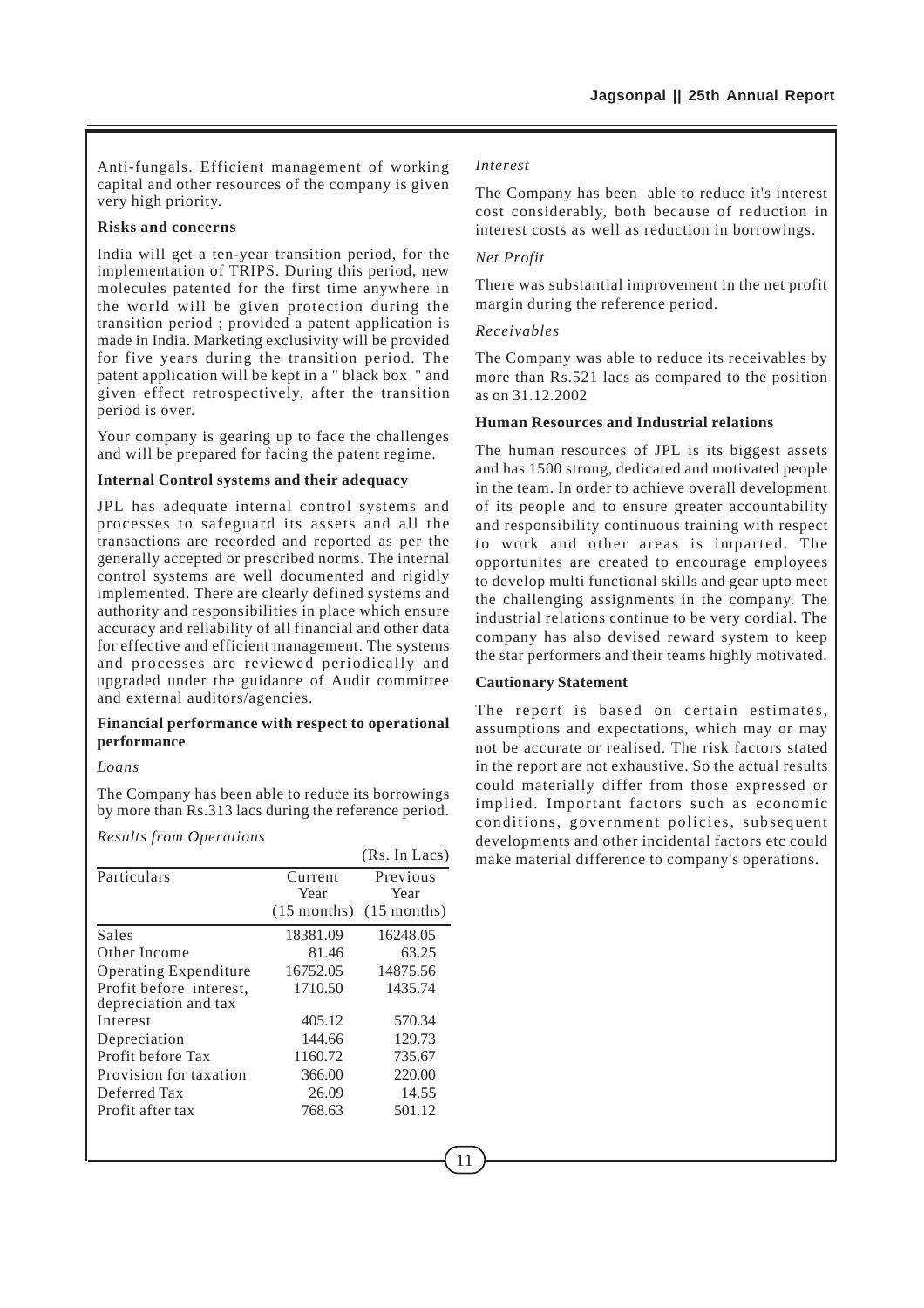#### **Auditors' Report**

TO THE MEMBERS OF JAGSONPAL PHARMACEUTICALS LIMITED

- 1. We have audited the attached balance sheet of Jagsonpal Pharmaceuticals Limited as at March 31, 2004 and also the Profit and Loss account and the Cash Flow Statement for the period ended on that date both annexed thereto. These financial statements are the responsibility of the Company's Management. Our responsibility is to express an opinion on these financial statements based on our audit.
- 2. We carried out our examinations in accordance with auditing standards generally accepted in India. Those standards require that we plan and perform the audit to obtain reasonable assurance about whether the financial statements are free of material misstatements. An audit also includes examining, on a test basis, evidence supporting the amounts and disclosures in the financial statements. An audit also includes assessing the accounting principles used and significant estimates made by the Management, as well as evaluating the overall financial statement presentation. We believe that our audit provides a reasonable basis for our opinion.
- 3. As required by the Companies (Auditors' Report) Order, 2003 issued by the Central Government of India in terms of sub-section (4A) of Section 227 of the Companies Act, 1956, we enclose in the Annexure a statement on the matters specified in paragraphs 4 and 5 of the said Order, to the extent applicable.
- 4. Further to our comments in the Annexure referred to in paragraph 3 above, we report that:
	- a) We have obtained all the information and explanations which to the best of our knowledge and belief were necessary for the purposes of our audit;
	- b) In our opinion, proper books of account as required by law have been kept by the Company so far as appears from our examination of the books;
	- c) The Balance Sheet and Profit and Loss Account and cash flow statement are in agreement with the books of account;
	- d) In our opinion, the Balance Sheet, Profit and Loss Account and Cash Flow Statement dealt with by this report comply with the Accounting Standards under sub section (3C) of Section 211 of the Companies Act, 1956;
	- e) None of the Directors is disqualified as on March 31, 2004 from being appointed as a Director in terms of clause (g) of sub-section (1) of Section 274 of the Companies Act, 1956; and
	- f) In our opinion and to the best of our information and according to the explanations given to us, the said accounts comply and give the information

required by the Companies Act, 1956 in the manner so required and give a true and fair view in conformity with the accounting principles generally accepted in India:

- i) in the case of the Balance Sheet, of the state of affairs of the Company as at 31st March, 2004;
- ii) in the case of the Profit & Loss Account, of the profit of the Company for the period ended on that date; and
- iii) in the case of Cash flow statement, of the cash flows for the period ended on that date.

**For P. P. Thukral & Co.** *Chartered Accountants*

Place : New Delhi **Suresh Sethi** Dated : 15.07.2004 *Partner*

## **Annexure to the Auditors' Report**

(Referred to in Paragraph (3) of our report of even date)

- 1. a) The Company is maintaining proper records showing full particulars, including quantitative details and situation of fixed assets.
	- b) As explained to us, physical verification of a major portion of fixed assets as at March 31, 2004 was conducted by the Management during the year. In our opinion, the frequency of physical verification is reasonable. Having regard to the size of the operations of the company and on the basis of explanations received, in our opinion, the net differences found on physical verification were not significant.
- 2. a) The inventory of the Company has been physically verified by the management during the year. In respect of inventory lying with third parties, these have substantially been confirmed by them. In our opinion, the frequency of verification is reasonable.
	- b) In our opinion and according to the information and explanations given to us, the procedures of physical verification of inventory followed by the management were found reasonable and adequate in relation to the size of the Company and the nature of its business.
	- c) On the basis of our examination of records of inventory, in our opinion, the company has maintained proper records of inventory and the discrepancies noticed on physical verification between the physical stocks and the book records were not material in relation the operations of the company.
- 3. In our opinion, the company has neither granted nor taken any loans, secured or unsecured from companies, firms or other parties listed in the Register maintained under Section 301of the Companies Act, 1956. As the Company has not granted/taken any loans, secured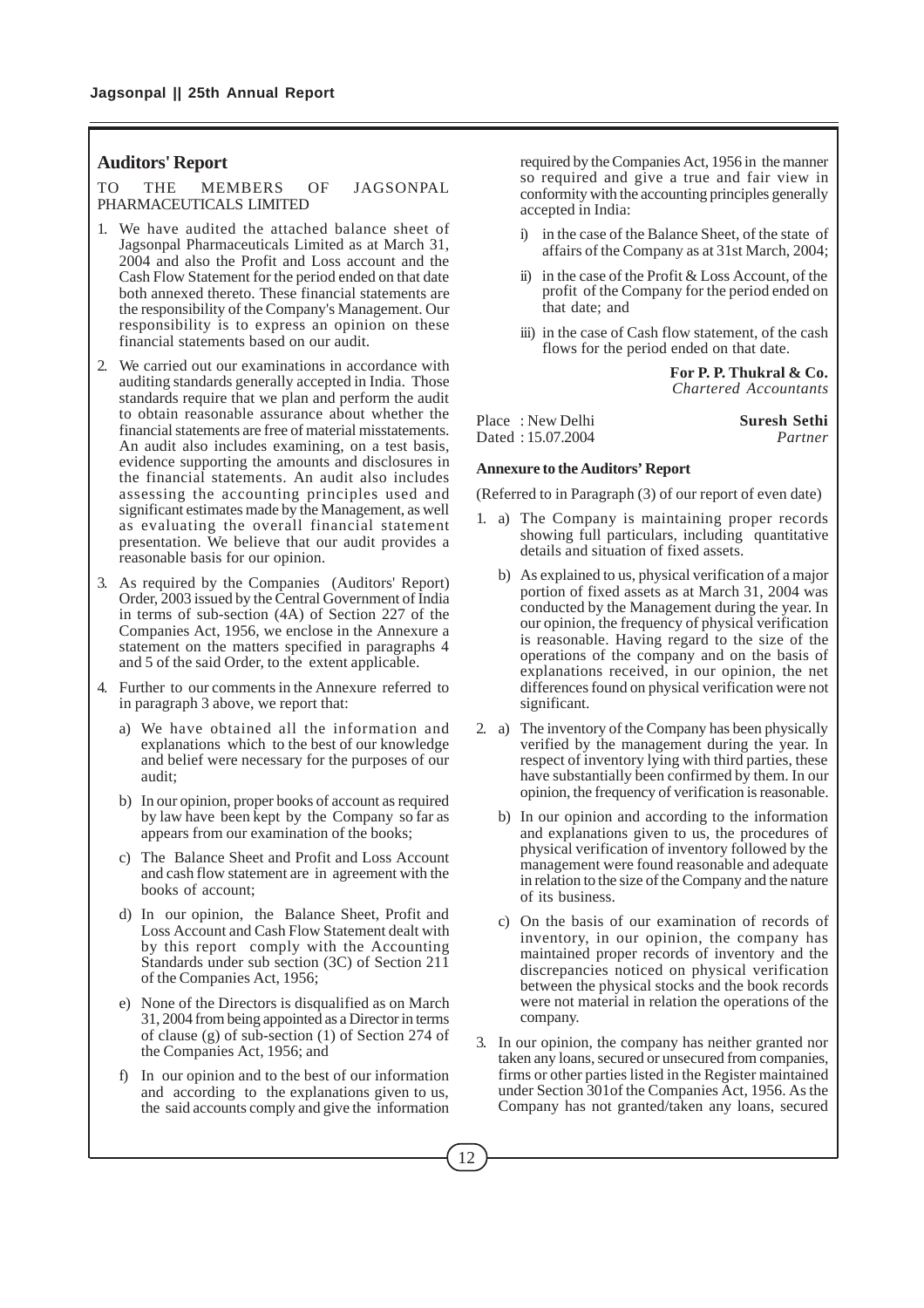or unsecured, to /from parties listed in the registers maintained under Section 301 of the Companies Act, 1956 clauses iii(b), iii(c) and iii(d) of paragraph 4 of the order are not applicable.

- 4. In our opinion and according to the explanations given to us, having regard to the explanations that some of the items are of a special nature for which alternative quotations are not available, there are adequate internal control procedures commensurate with the size of the company and the nature of its business for the purchase of inventory, fixed assets and for the sale of goods. Further, on the basis of our examination and according to the information and explanations given to us, we have neither come across nor have we been informed of any instance of major weaknesses in the aforesaid internal control procedures.
- 5. a) In our opinion and according to information and explanations given to us, the transactions that need to be entered into the Register maintained under Section 301 of the Companies Act, 1956 have been so entered.
	- b) In our opinion and according to the information and explanations given to us, there are no such transactions exceeding Rs. Five lakhs each which have been made at prices, which are not reasonable having regard to the prevailing market prices, for such goods, materials or services at the relevant time.
- 6. In our opinion and according to the information and explanations given to us, the Company has complied with the directives issued by the Reserve Bank of India and the provisions of Section 58A and 58AA of the Companies Act, 1956 and the rules framed there under, where applicable, with regard to deposits accepted from the public. As per the information and explanations given to us no order under the aforesaid sections has been passed by the Company Law Board on the company.
- 7. In our opinion, the Company has an internal audit system commensurate with its size and nature of its business
- 8. We have broadly reviewed the books of accounts maintained by the Company in respect of products where, pursuant to the Rules made by the Central Government, the maintenance of cost records has been prescribed under Section 209(1)(d) of the companies Act, 1956. We have not, however made a detailed examination of the records with a view to determine whether they are accurate or complete.
- 9. a) According to the information and explanations given to us and according to the books and records as produced and examined by us, in our opinion, the undisputed statutory dues in respect of provident fund, employees' state insurance, income-tax, sales-tax, custom duty, excise duty, cess and other as applicable have been regularly

deposited by the company during the year with the appropriate authorities.

b) As at 31st March, 2004 according to the records of the Company, the following are the particulars of disputed dues on account of Excise duty that have not been deposited :

| Name of     | Amount  | Year    | Forum where |
|-------------|---------|---------|-------------|
| the statute | (lakhs) | Pending | pending     |
| Excise duty | 0.46    | 1994-95 | Tribunal    |

- 10. The company has neither accumulated losses as at 31st March, 2004 nor it has incurred any cash losses during the financial period ended on that date or in the immediately preceding financial year.
- 11. Based on our audit procedures and on the information and explanations given by management, we are of the opinion that the company has not defaulted in repayment of its dues to any financial institution, bank or to debenture holders during the year.
- 12. The company has not granted any loans and advances on the basis of security by way of pledge of shares, debentures and other securities.
- 13. The provisions of any special statute as specified under clause (xiii) of paragraph 4 of the order are not applicable to the company.
- 14. In our opinion and according to the information and explanations given to us, the company is not a dealer or trader in securities.
- 15. The company has not given any guarantees for loans taken by others from banks or financial institutions, the terms and conditions, whereof, in our opinion are prima facie, prejudicial to the interest of the Company
- 16. The company has not obtained any term loans that were not applied for the purpose for which these were raised.
- 17. Based on the information and explanations given to us and on an overall examination of the balance sheet of the company, in our opinion, there are no funds raised on a short term basis which have been used for long term investment, and vice versa.
- 18. The company has not made any preferential allotment of shares to parties and companies covered in the Register maintained under Section 301 of the Companies Act, 1956 during the year.
- 19. The Company has not raised any money by public issue during the year.
- 20. According to the information and explanations given to us, during the year, no fraud by the company has been noticed or reported.

**For P. P. Thukral & Co.**  *Chartered Accountants*

Place : New Delhi **Suresh Sethi**<br>Dated : 15.07.2004 *Partner* Dated : 15.07.2004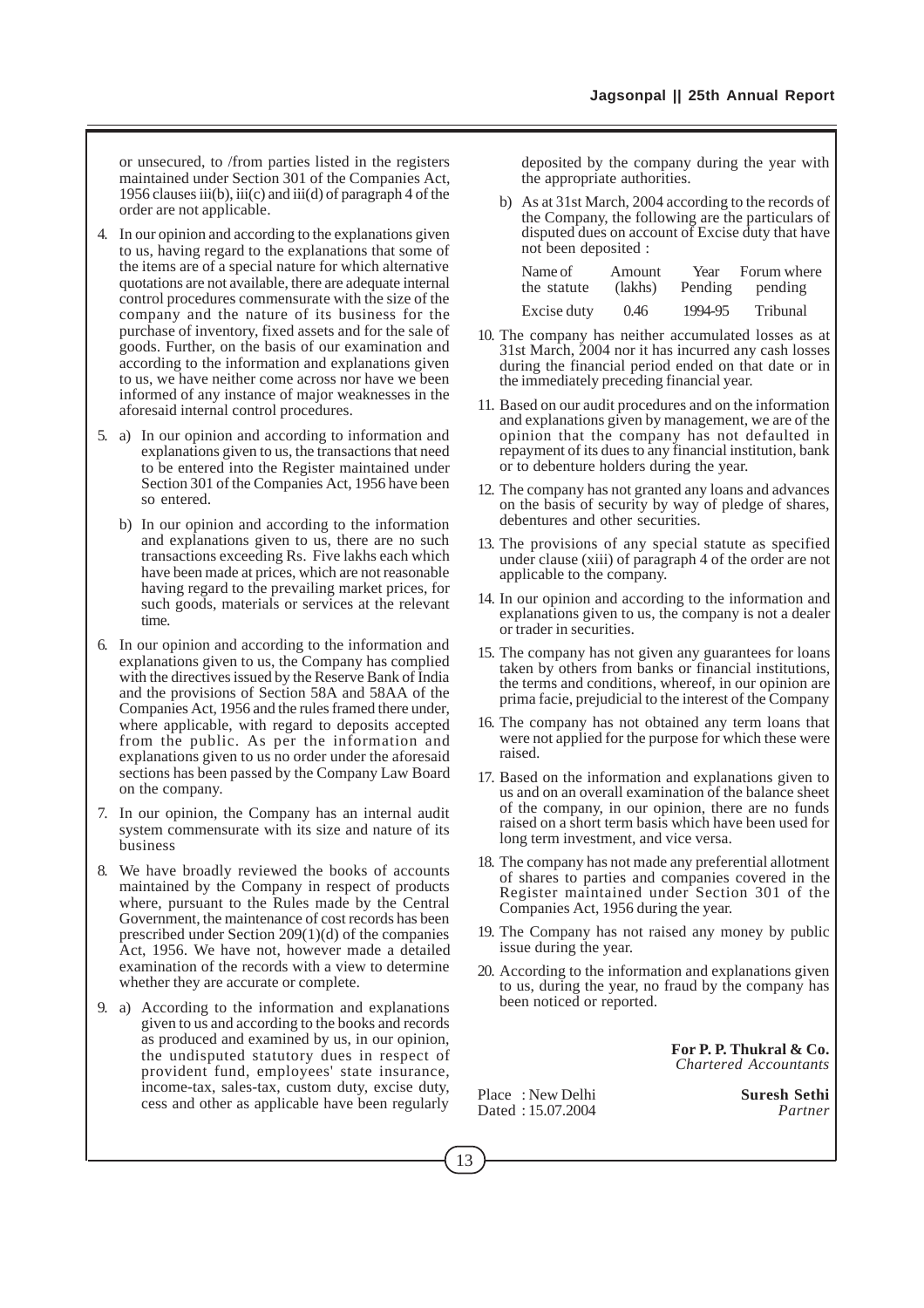## **Balance Sheet As on 31.03.2004**

| <b>PARTICULARS</b>                                                                       | <b>SCHEDULE</b><br>NO.                               | AS ON<br>31.03.2004<br>Rs. | AS ON<br>31.12.2002<br>Rs.     |
|------------------------------------------------------------------------------------------|------------------------------------------------------|----------------------------|--------------------------------|
| <b>SOURCES OF FUNDS</b>                                                                  |                                                      |                            |                                |
| <b>Shareholders' funds</b>                                                               |                                                      |                            |                                |
| Capital                                                                                  | $\cdot_1$                                            | 3,27,47,500                | 3,27,47,500                    |
| Reserves & Surplus                                                                       | $\cdot_2$                                            | 62,73,74,173               | 58, 30, 13, 285                |
|                                                                                          |                                                      | 66,01,21,673               | 61,57,60,785                   |
| <b>Loan Funds</b>                                                                        |                                                      |                            |                                |
| Secured loans                                                                            | $\cdot$ 3'                                           | 27,95,45,840               | 28,70,53,446                   |
| <b>Unsecured Loans</b>                                                                   | 4'                                                   | 5,05,94,926                | 7,44,42,538                    |
| <b>TOTAL</b>                                                                             |                                                      | 99,02,62,439               | 97,72,56,769                   |
| <b>APPLICATION OF FUNDS</b>                                                              |                                                      |                            |                                |
| <b>Fixed Assets</b>                                                                      |                                                      |                            |                                |
| Net Block                                                                                | $\cdot$ 5'                                           | 30,76,02,320               | 28,45,60,342                   |
| <b>Investments</b>                                                                       | $6^{\circ}$                                          | 5,031                      | 5,031                          |
| <b>Current Assets, Loans And Advances</b>                                                | $\cdot$ 7'                                           |                            |                                |
| Inventories                                                                              |                                                      | 56, 11, 22, 970            | 47,60,45,668                   |
| <b>Sundry Debtors</b>                                                                    |                                                      | 22,77,79,484               | 27,98,80,907                   |
| Cash & Bank Balances                                                                     |                                                      | 3,99,76,595                | 3,33,94,568                    |
| Loans and advances                                                                       |                                                      | 8,83,25,589                | 5,29,29,049                    |
|                                                                                          |                                                      | 91,72,04,638               | 84,22,50,192                   |
| LESS:                                                                                    |                                                      |                            |                                |
| <b>Current Liabilities &amp; Provisions</b>                                              | $\cdot_8$                                            | 23,45,49,550               | 14,95,58,796                   |
| <b>Net Current Assets</b>                                                                |                                                      | 68,26,55,088               | 69,26,91,396                   |
| <b>TOTAL</b>                                                                             |                                                      | 99,02,62,439               | 97,72,56,769                   |
| NOTES TO ACCOUNTS                                                                        | $^{\circ}13^{\circ}$                                 |                            |                                |
| As per our report of even date<br>For P.P. Thukral & Co.<br><b>Chartered Accountants</b> | <b>J.S. Kochhar</b><br>Chairman                      |                            | A.C. Chakrabortti<br>Director  |
| <b>Suresh Sethi</b><br>Partner                                                           | R.P.S Kochhar<br><b>Managing Director</b>            |                            | S. Mukhopadhyay<br>Director    |
| Place: New Delhi<br>Dated: 15.07.2004                                                    | Sanjiv Kumar Dudeja<br>General Manager<br>$\sqrt{2}$ |                            | S.K. Mata<br>Company Secretary |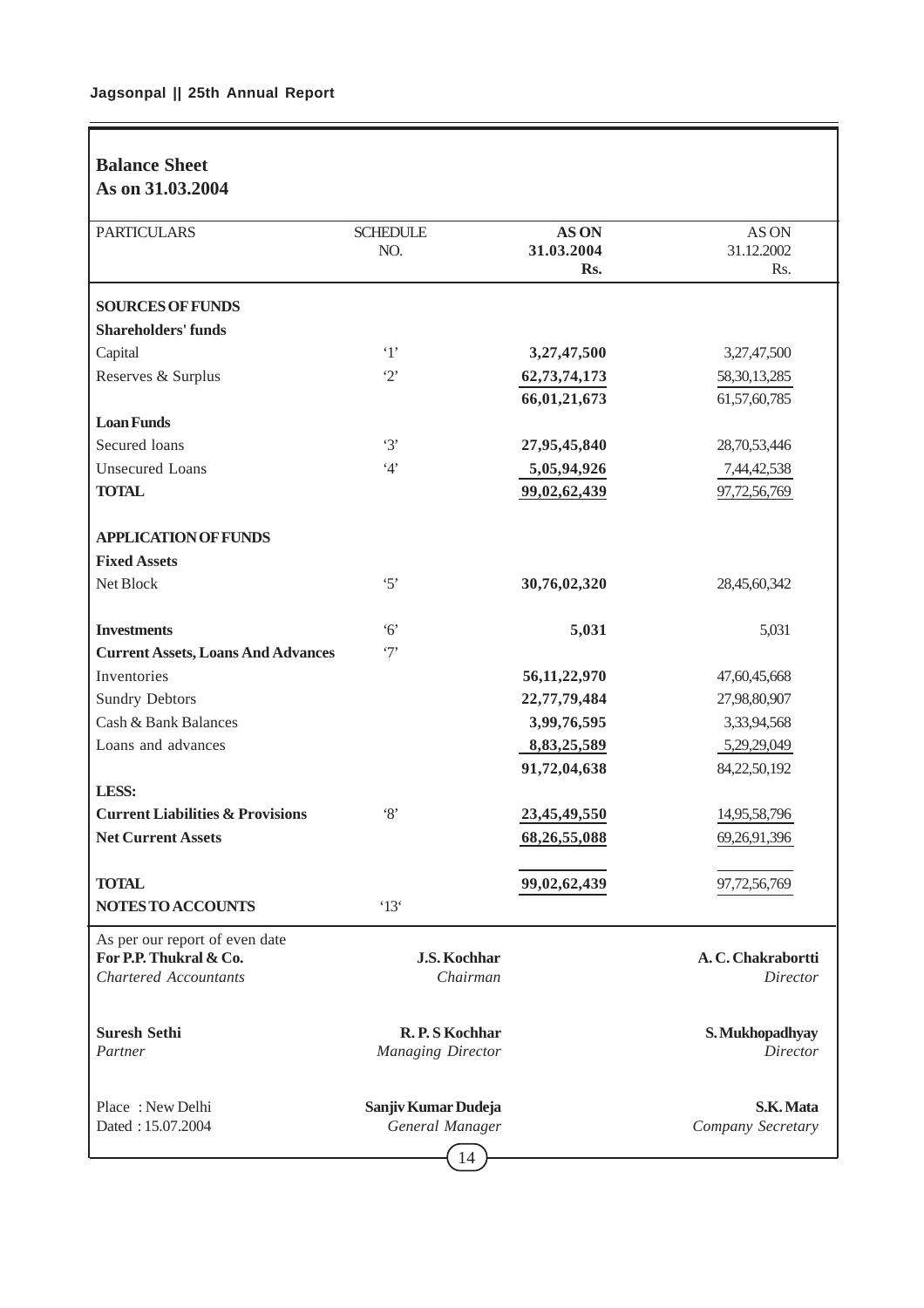| <b>Profit and Loss Account</b>                         |                                 |                          |                                |
|--------------------------------------------------------|---------------------------------|--------------------------|--------------------------------|
| for the period ending 31.03.2004                       |                                 |                          |                                |
| <b>PARTICULARS</b>                                     | <b>SCHEDULE</b><br>NO.          | 1.01.03 TO<br>31.03.2004 | 1.10.01 TO<br>31.12.2002       |
|                                                        |                                 | Rs.                      | Rs.                            |
| <b>INCOME</b>                                          |                                 |                          |                                |
| <b>Sales</b>                                           |                                 | 1,83,81,09,100           | 1,62,48,04,562                 |
| Other Income                                           | $\cdot$ 9'                      | 81,46,362                | 63,25,195                      |
| Increase (decrease) in finished                        |                                 |                          |                                |
| goods stock & work in progress                         |                                 | 8,79,58,596              | 3,27,15,009                    |
| <b>TOTAL</b>                                           |                                 | 1,93,42,14,058           | 1,66,38,44,766                 |
| <b>EXPENDITURE</b>                                     |                                 |                          |                                |
| <b>Cost of Materials</b>                               | $^{\circ}10^{\circ}$            | 98, 31, 51, 059          | 80,17,03,669                   |
| Other Expenditure                                      | `11'                            | 78,00,12,896             | 71,85,66,937                   |
| <b>TOTAL</b>                                           |                                 | 1,76,31,63,955           | 1,52,02,70,606                 |
| Profit before interest, Depreciation and Tax           |                                 | 17,10,50,103             | 14, 35, 74, 160                |
| Interest                                               | '12'                            | 4,05,11,744              | 5,70,33,915                    |
| Depreciation                                           |                                 | 1,44,66,477              | 1,29,73,420                    |
| <b>Profit before Tax</b>                               |                                 | 11,60,71,882             | 7,35,66,825                    |
| Provision For Tax                                      |                                 | 3,66,00,000              | 2,20,00,000                    |
| Deferred Tax                                           |                                 | 26,08,873                | 14,54,976                      |
| Net profit after tax Carried Down                      |                                 | 7,68,63,009              | 5,01,11,849                    |
| Balance brought forward from 31.12.02                  |                                 | 2,92,87,479              | 1,75,17,691                    |
| <b>Balance Available for Appropriation</b>             |                                 | 10,61,50,488             | 6,76,29,540                    |
| Proposed Dividend                                      |                                 | 2,61,98,000              | 1,22,80,313                    |
| <b>General Reserve</b>                                 |                                 | 1,00,00,000              | 1,50,00,000                    |
| Add. income tax on proposed dividend                   |                                 | 33,56,619                | 15,35,039                      |
| Income tax for earlier years                           |                                 |                          | 95,26,708                      |
| Balance carried over to Schedule '2'                   |                                 | 6,65,95,869              | 2,92,87,480                    |
|                                                        |                                 | 10,61,50,488             | 6,76,29,540                    |
| NOTES TO ACCOUNTS                                      | '13'                            |                          |                                |
| As per our report of even date                         |                                 |                          |                                |
| For P.P. Thukral & Co.<br><b>Chartered Accountants</b> | <b>J.S. Kochhar</b><br>Chairman |                          | A. C. Chakrabortti<br>Director |
|                                                        |                                 |                          |                                |
| <b>Suresh Sethi</b>                                    | R.P.S Kochhar                   |                          | S. Mukhopadhyay                |
| Partner                                                | <b>Managing Director</b>        |                          | Director                       |
| Place: New Delhi                                       | Sanjiv Kumar Dudeja             |                          | S.K. Mata                      |
| Dated: 15.07.2004                                      | General Manager                 |                          | Company Secretary              |
|                                                        | 15                              |                          |                                |

J,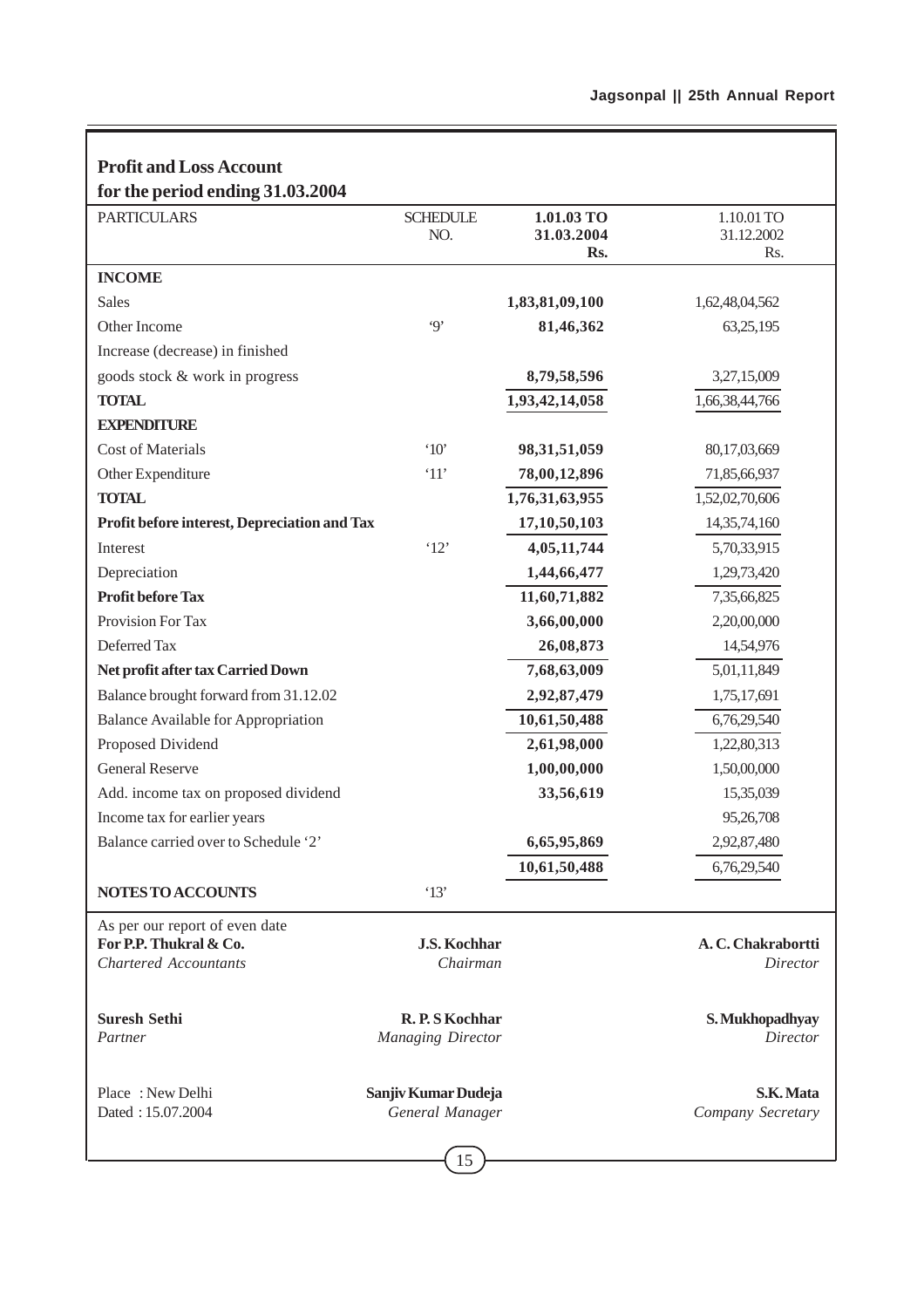Ē

|                                                                |               | 31.03.2004   | 31.12.2002       |
|----------------------------------------------------------------|---------------|--------------|------------------|
|                                                                |               | Rs.          | R <sub>s</sub> . |
| <b>SCHEDULE '1'</b>                                            |               |              |                  |
| <b>SHARE CAPITAL</b>                                           |               |              |                  |
| <b>AUTHORISED</b>                                              |               |              |                  |
| 1,00,00,000 Equity Shares of Rs.10/- each                      |               | 10,00,00,000 | 10,00,00,000     |
| 1,50,00,000 Un-classified Shares of Rs. 10/- each              |               | 15,00,00,000 | 15,00,00,000     |
| ISSUED, SUBSCRIBED & PAID UP                                   |               |              |                  |
| 32,74,750 Equity Shares of Rs.10/-each                         |               | 3,27,47,500  | 3,27,47,500      |
| <b>TOTAL</b>                                                   |               | 3,27,47,500  | 3,27,47,500      |
| <b>SCHEDULE '2'</b>                                            |               |              |                  |
| <b>RESERVES &amp; SURPLUS</b>                                  |               |              |                  |
| <b>Share Premium Account</b>                                   |               | 60,00,000    | 60,00,000        |
| <b>Revaluation Reserve</b>                                     |               |              |                  |
| Balance as on 31.12.02                                         | 15,79,22,848  |              |                  |
| Less : adjustment of depreciation<br>on revaluation of asssets | 29,47,501     | 15,49,75,347 | 15,79,22,848     |
| <b>General Reserve</b>                                         |               |              |                  |
| Balance as on 31.12.02                                         | 41,00,00,000  |              | 39,50,00,000     |
| Add : Additions during the year                                | 1,00,00,000   |              | 1,50,00,000      |
| Deferred Tax                                                   | (2,01,97,043) | 39,98,02,957 | (2,01,97,043)    |
| <b>Profit &amp; Loss Account</b>                               |               |              |                  |
| Balance as on 31.12.02                                         | 2,92,87,480   |              |                  |
| Less: Transferred to Profit & Loss Account                     | 2,92,87,480   |              |                  |
| Add: Transferred from Profit & Loss Account                    | 6,65,95,869   | 6,65,95,869  | 2,92,87,480      |
| <b>TOTAL</b>                                                   |               | 62,73,74,173 | 58, 30, 13, 285  |
| <b>SCHEDULE '3'</b>                                            |               |              |                  |
| <b>SECURED LOANS</b>                                           |               |              |                  |
| 1. Short Term Loan as Cash credit facility from                |               |              |                  |
| Banks, secured by hypothecation of Book                        |               |              |                  |
| Debts and Inventories comprising of raw                        |               |              |                  |
| materials, work in process and finished goods.                 |               | 27,95,45,840 | 27,03,03,446     |
| 2. Deferred Credit from suppliers of machinery                 |               |              | 1,00,000         |
| 3. Non Convertible Debentures                                  |               |              | 1,66,50,000      |
| <b>TOTAL</b>                                                   |               | 27,95,45,840 | 28,70,53,446     |
| <b>SCHEDULE '4'</b>                                            |               |              |                  |
| <b>UNSECURED LOANS</b>                                         |               |              |                  |
| Fixed deposits                                                 |               | 5,05,94,926  | 7,44,42,538      |
| <b>TOTAL</b>                                                   |               | 5,05,94,926  | 7,44,42,538      |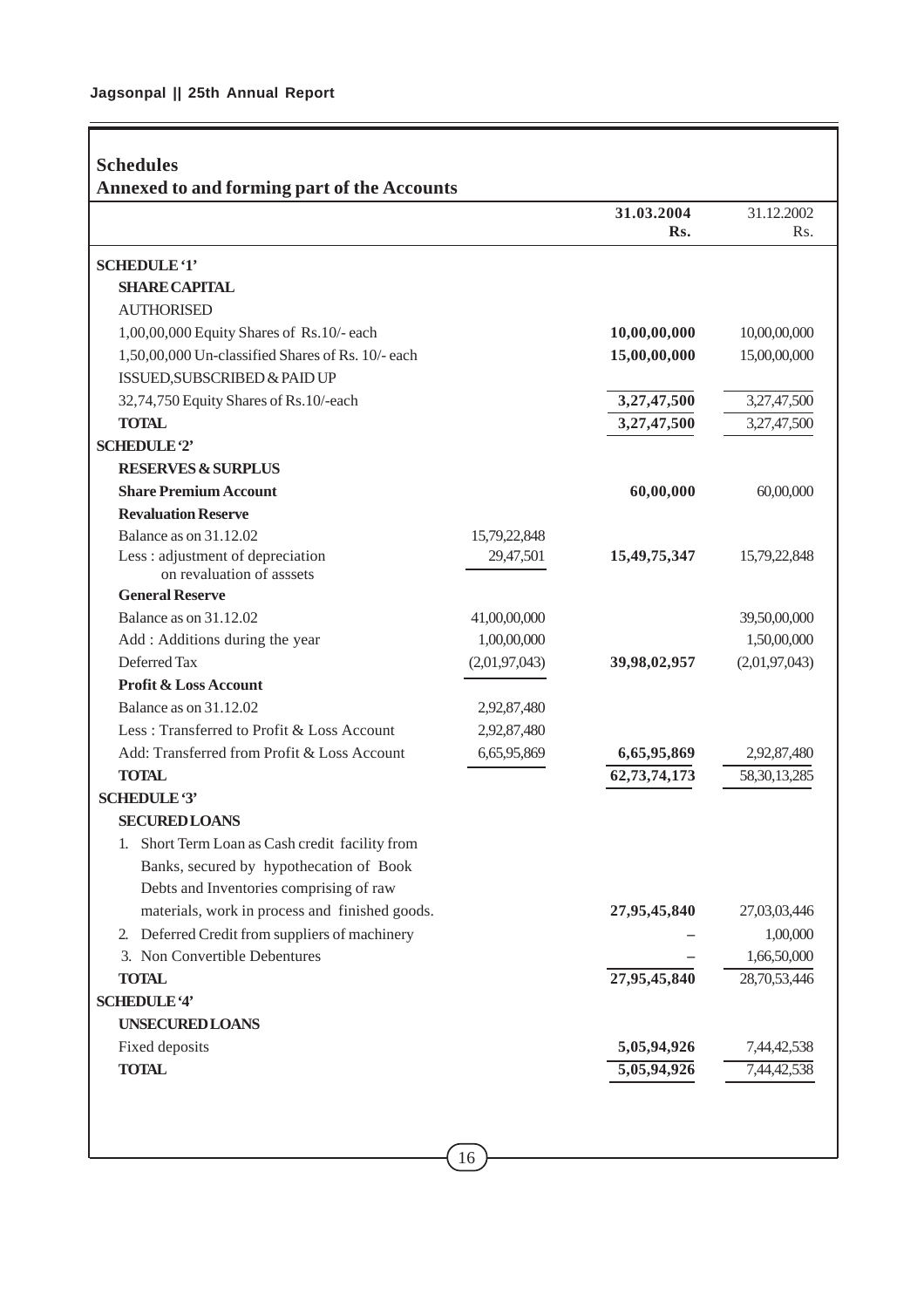## **Jagsonpal || 25th Annual Report**

|                                       | Balance                                       | GROSS<br>Additions | BLOCK<br>Deduc- | Balance      | Balance                 | <b>DEPRECIATION</b><br>For the | O <sub>n</sub> | Balance          | Balance                        | NET BLOCK<br>Depreciation | Balance                      |
|---------------------------------------|-----------------------------------------------|--------------------|-----------------|--------------|-------------------------|--------------------------------|----------------|------------------|--------------------------------|---------------------------|------------------------------|
| Particulars                           | as at                                         |                    | tions           | as at        | as at                   | Year                           | Deduc-         | as at            | as at                          | without                   | without                      |
|                                       | 31.12.02                                      |                    |                 | 31.03.04     | 31.12.02                |                                | tions          | 31.03.04         | 31.03.04                       | Revaluation               | Revaluation<br>as at         |
|                                       |                                               |                    |                 |              |                         |                                |                |                  |                                |                           | 31.03.2004                   |
| Goodwill                              | 3,00,000                                      |                    |                 | 3,00,000     | $\mathbf{0}$            |                                |                | $\mathbf{0}$     | 3,00,000                       |                           | 3,00,000                     |
| Freehold Land                         | 8,58,95,625                                   |                    |                 | 8,58,95,625  | $\Omega$                |                                |                | $\boldsymbol{0}$ | 8,58,95,625                    |                           | 20,20,808                    |
| Building                              | 9,73,06,105                                   | 2,29,84,886        |                 | 12,02,90,991 | 53,41,500               | 43, 31, 128                    |                |                  | 96,72,628 11,06,18,363         | 21,70,789                 | 6,10,14,250                  |
| Plant&Machinery                       | 6,95,04,350                                   | 1,52,58,446        |                 | 8,47,62,796  | 1,93,50,358             | 46,56,818                      |                | 2,40,07,176      | 6,07,55,620                    | 43,49,603                 | 4,77,23,731                  |
| Vehicles                              | 56,07,021                                     | 21,565             | 4,95,000        | 51,33,586    | 27,55,432               | 6,78,789                       | 89,205         | 33,45,016        | 17,88,570                      | 6,78,789                  | 17,88,570                    |
| Other Assets                          | 8,70,37,364                                   | 25,96,855          |                 | 8,96,34,219  | 3,36,42,833             | 77,47,244                      |                | 4,13,90,077      | 4,82,44,142                    | 72,67,296                 | 320,42,693                   |
| Total                                 | 34,56,50,465                                  | 4,08,61,752        | 4,95,000        | 38,60,17,217 | 6,10,90,123             | 1,74,13,979                    | 89,205         |                  | 7,84,14,897 30,76,02,320       | 1,44,66,477               | 14,48,90,052                 |
| <b>Previous Year's</b>                | 32,45,81,495                                  | 2,10,68,970        | $\mathbf{0}$    | 34,56,50,465 | 4,51,69,202 1,59,20,921 |                                | $\Omega$       |                  | 6, 10, 90, 123 28, 45, 60, 342 | 1,29,73,420               | 11,89,00,572                 |
|                                       |                                               |                    |                 |              |                         |                                |                |                  |                                |                           |                              |
|                                       |                                               |                    |                 |              |                         |                                |                |                  | 31.03.2004                     |                           | 31.12.2002                   |
|                                       |                                               |                    |                 |              |                         |                                |                |                  | Rs.                            |                           | Rs.                          |
| <b>SCHEDULE '6'</b>                   |                                               |                    |                 |              |                         |                                |                |                  |                                |                           |                              |
| <b>INVESTMENTS</b>                    |                                               |                    |                 |              |                         |                                |                |                  |                                |                           |                              |
| Quoted (at cost)                      |                                               |                    |                 |              |                         |                                |                |                  | 5,031                          |                           | 5,031                        |
|                                       | (Refer Notes to Accounts in Schedule '13')    |                    |                 |              |                         |                                |                |                  |                                |                           |                              |
| <b>TOTAL</b>                          |                                               |                    |                 |              |                         |                                |                |                  | 5,031                          |                           | 5,031                        |
|                                       |                                               |                    |                 |              |                         |                                |                |                  |                                |                           |                              |
| <b>SCHEDULE '7'</b>                   |                                               |                    |                 |              |                         |                                |                |                  |                                |                           |                              |
|                                       | <b>CURRENT ASSETS, LOANS &amp; ADVANCES</b>   |                    |                 |              |                         |                                |                |                  |                                |                           |                              |
| <b>Inventories</b>                    |                                               |                    |                 |              |                         |                                |                |                  |                                |                           |                              |
|                                       | (At cost or market price whichever is less as |                    |                 |              |                         |                                |                |                  |                                |                           |                              |
|                                       | certified by one of the Directors).           |                    |                 |              |                         |                                |                |                  |                                |                           |                              |
| <b>Raw Materials</b>                  |                                               |                    |                 |              |                         |                                |                |                  |                                |                           |                              |
|                                       | Work in process                               |                    |                 |              |                         |                                |                |                  | 10,84,52,136                   |                           | 11,13,33,430                 |
| <b>Finished Goods</b><br>35,48,19,036 |                                               |                    |                 |              |                         |                                |                |                  | 9,78,51,798                    |                           | 10,40,49,250                 |
|                                       |                                               |                    |                 |              |                         |                                |                |                  |                                |                           | 26,06,62,988                 |
|                                       |                                               |                    |                 |              |                         |                                |                |                  | 56, 11, 22, 970                |                           | 47,60,45,668                 |
| <b>Sundry Debtors</b>                 |                                               |                    |                 |              |                         |                                |                |                  |                                |                           |                              |
|                                       | (Unsecured but Considered good)               |                    |                 |              |                         |                                |                |                  |                                |                           |                              |
|                                       | Debts outstanding for a period                |                    |                 |              |                         |                                |                |                  |                                |                           |                              |
| Other Debts                           | exceeding 6 months                            |                    |                 |              |                         |                                |                |                  | 33,42,170                      |                           | 94,60,266                    |
|                                       |                                               |                    |                 |              |                         |                                |                |                  | 22,44,37,314<br>22,77,79,484   |                           | 27,04,20,641<br>27,98,80,907 |
|                                       | <b>Cash and Bank Balances</b>                 |                    |                 |              |                         |                                |                |                  |                                |                           |                              |
|                                       | Cash and Imprest in hand                      |                    |                 |              |                         |                                |                |                  | 30,48,512                      |                           | 99,90,421                    |
|                                       | <b>Balances with Scheduled Banks</b>          |                    |                 |              |                         |                                |                |                  | 3,69,28,083                    |                           | 2,34,04,147                  |
|                                       |                                               |                    |                 |              |                         |                                |                |                  | 3,99,76,595                    |                           | 3,33,94,568                  |
| <b>Loans &amp; Advances</b>           |                                               |                    |                 |              |                         |                                |                |                  |                                |                           |                              |
|                                       | (Unsecured but considered Good)               |                    |                 |              |                         |                                |                |                  |                                |                           |                              |
|                                       | Advances recoverable in cash or in            |                    |                 |              |                         |                                |                |                  |                                |                           |                              |
|                                       | kind or for value to be received              |                    |                 |              |                         |                                |                |                  | 1,43,41,233                    |                           | 1,63,81,954                  |
|                                       | Advance Income Tax                            |                    |                 |              |                         |                                |                |                  | 7,03,92,774                    |                           | 3,36,89,113                  |
| <b>Security Deposit</b>               |                                               |                    |                 |              |                         |                                |                |                  | 35,91,582                      |                           | 28,57,982                    |
| <b>TOTAL</b>                          |                                               |                    |                 |              |                         |                                |                |                  | 8,83,25,589<br>91,72,04,638    |                           | 5,29,29,049<br>84,22,50,192  |

## $\boxed{17}$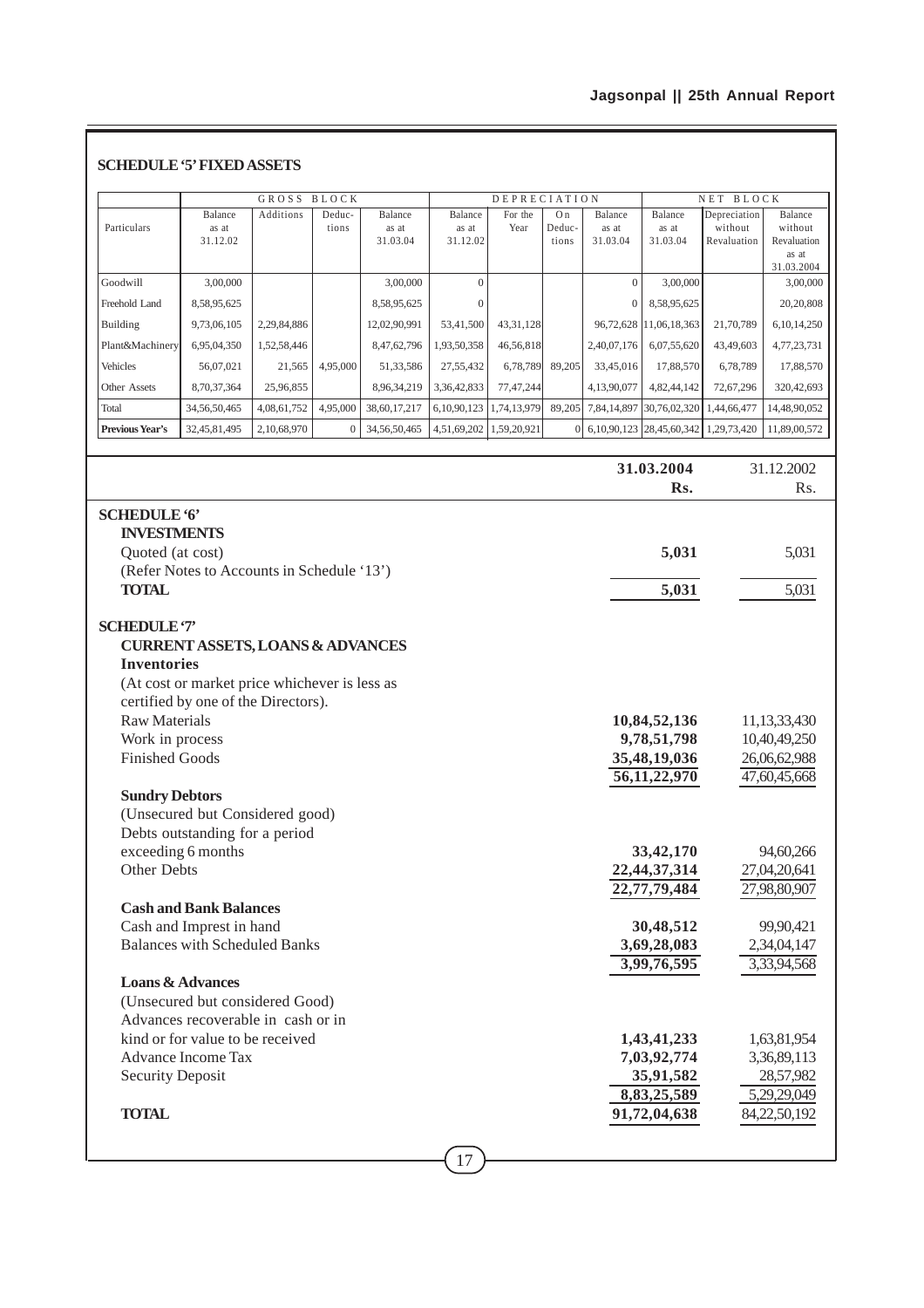|                                                                    |             | 31.03.2004      | 31.12.2002      |
|--------------------------------------------------------------------|-------------|-----------------|-----------------|
|                                                                    |             | Rs.             | Rs.             |
| <b>SCHEDULE '8'</b>                                                |             |                 |                 |
| <b>CURRENT LIABILITIES &amp; PROVISIONS</b>                        |             |                 |                 |
| <b>Current Liabilities</b>                                         |             |                 |                 |
| <b>Sundry Creditors</b>                                            | 6,65,29,820 |                 | 5,28,61,363     |
| Other Liabilities                                                  | 3,57,66,456 |                 | 2,60,20,067     |
| Interest Accrued but not due                                       | 30,23,775   | 10,53,20,051    | 39,81,769       |
| <b>Provisions</b>                                                  |             |                 |                 |
| Provision for taxation                                             | 7,87,70,607 |                 | 3,27,63,265     |
| Deferred Tax liability                                             | 2,42,60,892 |                 | 2,16,52,019     |
| Proposed Dividend                                                  | 2,61,98,000 | 12,92,29,499    | 1,22,80,313     |
| <b>TOTAL</b>                                                       |             | 23,45,49,550    | 14,95,58,796    |
| <b>SCHEDULE '9'</b>                                                |             |                 |                 |
| <b>OTHER INCOME</b>                                                |             |                 |                 |
| Miscellaneous Income                                               |             | 83, 84, 875     | 63, 19, 717     |
| Dividend received from other companies                             |             | 10,282          | 5,478           |
| Profit (loss) on sale of Assets                                    |             | (2,48,795)      | 0               |
| <b>TOTAL</b>                                                       |             | 81,46,362       | 63,25,195       |
|                                                                    |             |                 |                 |
| <b>SCHEDULE '10'</b>                                               |             |                 |                 |
| <b>COST OF MATERIALS</b>                                           |             |                 |                 |
| <b>Opening Stocks</b>                                              |             | 11,13,33,430    | 11,03,88,049    |
| Add: Purchases                                                     |             | 98,02,69,765    | 80,26,49,050    |
|                                                                    |             | 1,09,16,03,195  | 91, 30, 37, 099 |
| Less: Closing Stocks                                               |             | 10,84,52,136    | 11,13,33,430    |
| <b>TOTAL</b>                                                       |             | 98, 31, 51, 059 | 80,17,03,669    |
|                                                                    |             |                 |                 |
| <b>SCHEDULE '11'</b>                                               |             |                 |                 |
| <b>OTHER EXPENDITURE</b>                                           |             |                 |                 |
| Power and Fuel                                                     |             | 2,06,18,008     | 1,57,43,242     |
| Rent                                                               |             | 78,78,568       | 73,84,119       |
| Repair and Maintenance                                             |             | 2,41,36,598     | 2,60,84,503     |
| <b>Personnel Expenses</b><br>Salaries, Wages, Bonus & Contribution |             |                 |                 |
| to Provident and other funds                                       |             | 19,26,77,978    | 14,50,32,553    |
| Welfare                                                            |             | 59,58,149       | 44, 43, 337     |
| Insurance                                                          |             | 75,03,523       | 70,77,620       |
| <b>Excise Duty</b>                                                 |             | 20,63,58,714    | 19,38,50,293    |
| Miscellaneous Expenses                                             |             | 3,17,04,138     | 3,52,15,932     |
| <b>Auditor's Remuneration</b>                                      |             | 1,33,750        | 1,26,500        |
| <b>Travelling Expenses</b>                                         |             | 9,32,01,942     | 9,22,77,971     |
| <b>Sales Administration Expenses</b>                               |             | 17,06,01,169    | 17,08,16,179    |
| Freight Outward                                                    |             | 1,92,40,359     | 2,05,14,688     |
| <b>TOTAL</b>                                                       |             | 78,00,12,896    | 71,85,66,937    |
|                                                                    |             |                 |                 |
| <b>SCHEDULE '12'</b>                                               |             |                 |                 |
| <b>FINANCIAL EXPENSES</b>                                          |             |                 |                 |
| <b>Working capital borrowings</b>                                  |             |                 |                 |
| <b>Fixed Rate Borrowings</b>                                       |             | 23,61,746       | 68,74,432       |
| Others                                                             |             | 3,81,49,998     | 5,01,59,483     |
| <b>TOTAL</b>                                                       |             | 4,05,11,744     | 5,70,33,915     |
|                                                                    |             |                 |                 |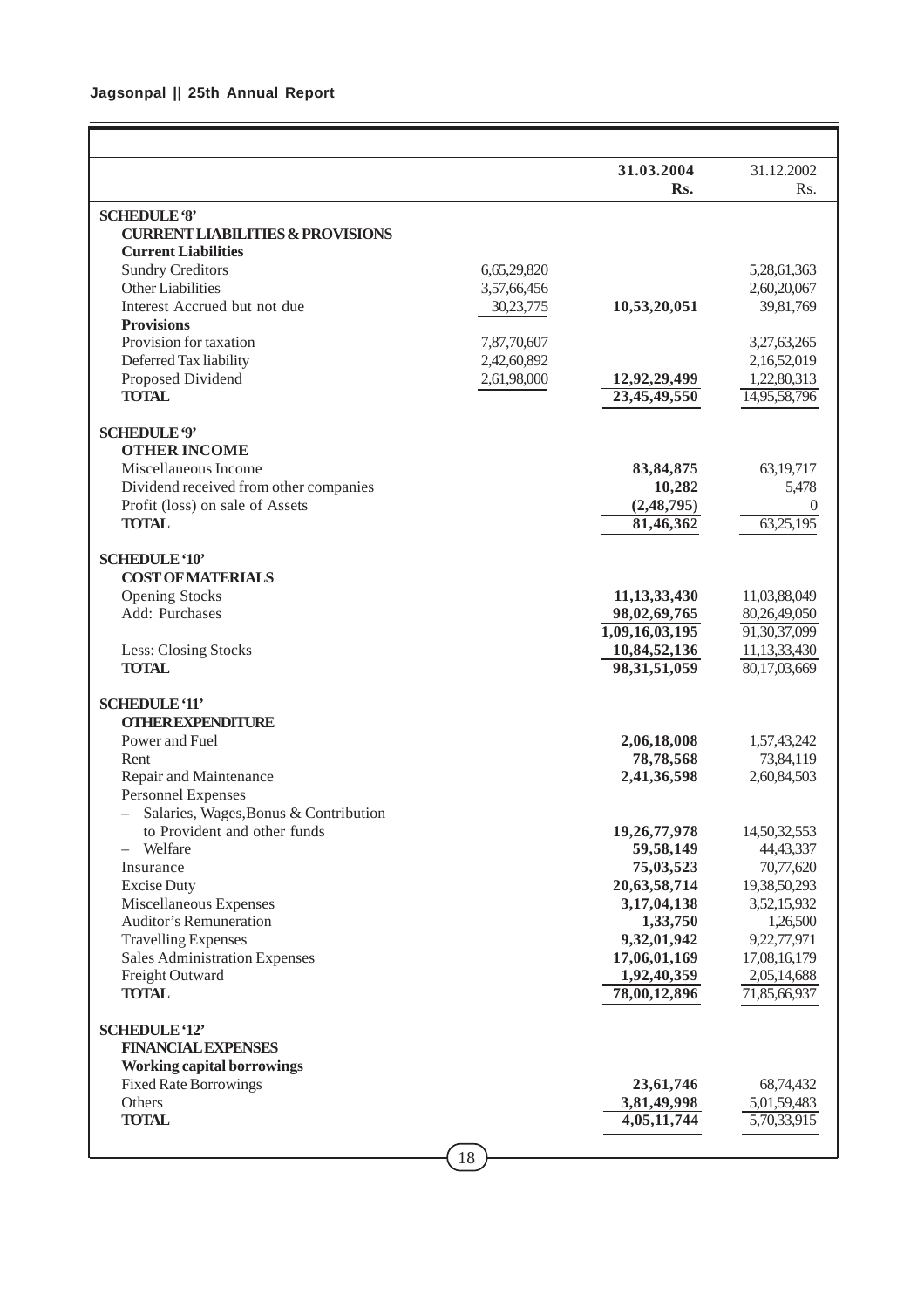## **SCHEDULE '13'**

## **NOTES TO ACCOUNTS**

Notes annexed to and forming part of the Balance Sheet as at 31st March 2004 and Profit & Loss Account for the period ended on that date.

|                           | 31.03.2004 | 31.12.2002 |
|---------------------------|------------|------------|
| 1. Contingent Liabilities | Rs.        | Rs.        |
| Bank guarantees           | 3.00.000   | 3,00,000   |

## **2. Significant Accounting Policies**

The significant accounting policies followed by the Company are as follows :

- I. The Accounts have been prepared on historical cost basis except for certain assets revalued in earlier year.
- II. Accounting policies are consistent and are in consonance with generally accepted accounting principles.
- III. Fixed assets are stated at cost of acquisition and subsequent improvements thereto including taxes, duties, freight and other incidental expenses to acquisition and installation. In case of write up due to revaluation the fixed assets are shown at such higher amounts.
- IV. The Company follows the straight line method (S.L.M.) of charging depreciation on all assets. Consequent to the insertion of schedule XIV in Companies Act, 1956 with effect from 2nd April, 1987, depreciation has been provided at the S.L.M. rates prescribed in schedule XIV in respect of additions to fixed assets from and after the said date and in respect of additions to fixed assets prior to said date, the depreciation has been provided at older rates. Pursuant to the notification of Department of Company Affairs dated 16.12.1993, depreciation on assets acquired on and after the said date is provided at new rates.
- V. Capital work in progress, if any, is stated at cost.
- VI. Long term investments are stated at cost.
- VII. Inventories are valued at lower of cost and net realisable value. Valuation is as per accounting standard 2 of Institute of Chartered Accountants of India. Excise duty on finished goods, not cleared from factory is not included in finished goods valuation. The treatment does not have any impact on the profits.
- VIII. Revenue is recognised on completion of sale of goods.
- IX. Transactions in foreign currency are recorded at the exchange rates prevailing on the date of the transaction. Current assets and current liabilities (other than relating to fixed assets) are restated at the rates prevailing at year end or at the forward rates where forward cover has been taken and the difference between the year end rates/forward rate and exchange rates at the date of transaction. Transaction is recognised as income or expense.
- X. Research and Development costs, (other than cost of fixed assets acquired) are charged as an expense in the year in which they are incurred.
- XI. Contribution to Provident Fund is made monthly at a pre-determined rate, to the provident fund authorities and accounted on an accrual basis.
- XII. Company has affected an arrangement with Life Insurance Corporation of India under Group Gratuity cum Life Assurance Scheme so as to cover future payment of Gratuity to retiring and other employees and is making the contribution to them as per the premium deposit memorandum.
- XIII. a) Sales comprise of sale of goods net of trade discount, goods returns, breakages and internal transfers Rs. 1103 lacs (previous year Rs. 801 lacs).
	- b) Dividend on Shares, Insurance and other claims as and when received.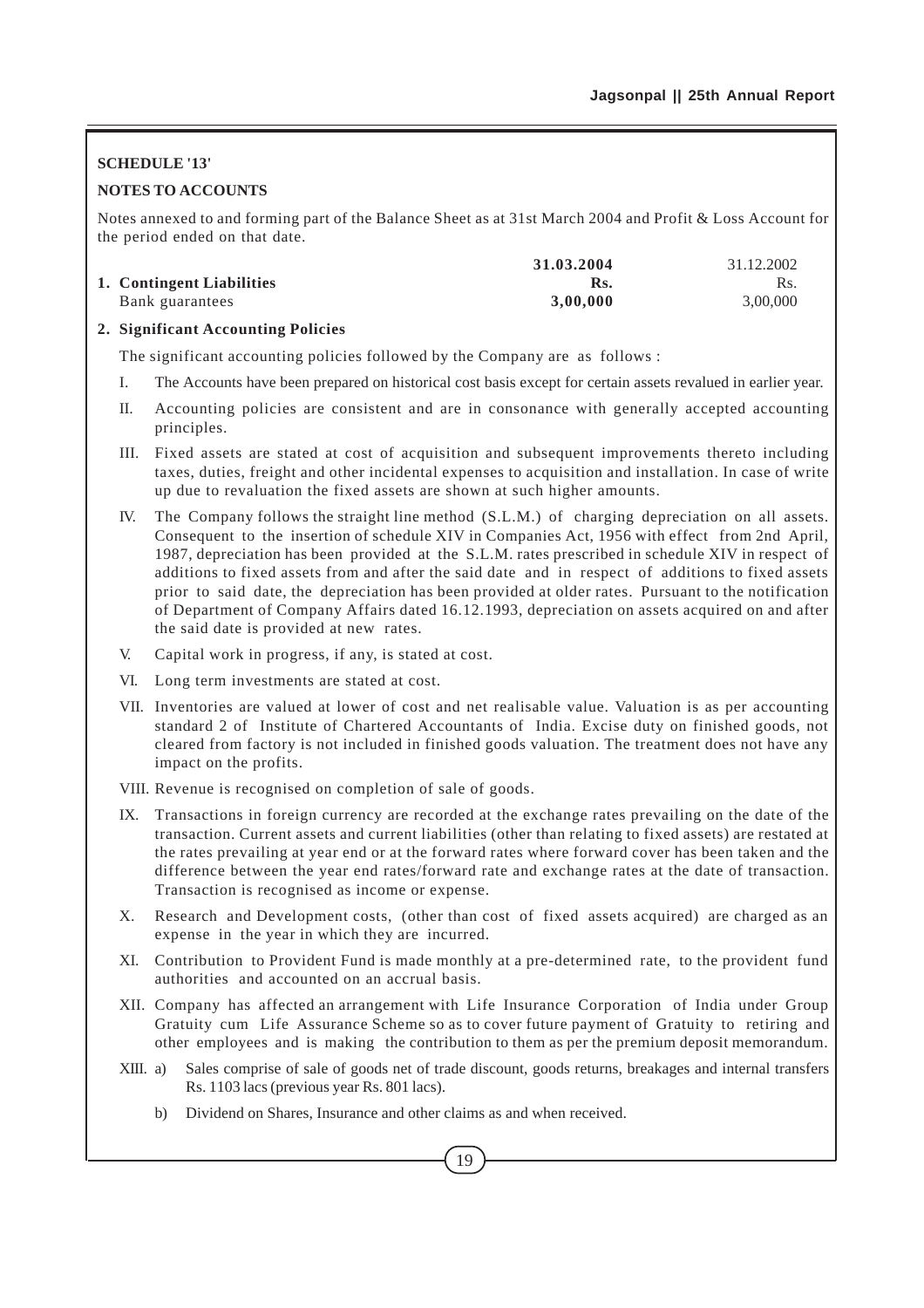## **Jagsonpal || 25th Annual Report**

Ē

| 3. Reserve and Surplus includes an amount of Rs.10,00,00,000 as revaluation of:-<br>Rs.<br>6,00,00,000<br>Land<br>4,00,00,000<br>Building<br>Rs.<br>(As on 31.3.2001)<br>An amount of Rs 29,47,501 has been debited to revaluation reserve in 2003-04 (previous year 29,47,501).                                                                                                                                                             |                                                         |                                       |
|----------------------------------------------------------------------------------------------------------------------------------------------------------------------------------------------------------------------------------------------------------------------------------------------------------------------------------------------------------------------------------------------------------------------------------------------|---------------------------------------------------------|---------------------------------------|
| on account of depreciation attributable to said appreciation in value of Revalued assets.                                                                                                                                                                                                                                                                                                                                                    |                                                         |                                       |
|                                                                                                                                                                                                                                                                                                                                                                                                                                              | 31.03.2004<br>Rs.                                       | 31.12.2002<br>Rs.                     |
| 4. Payment to Whole time Directors including Managing Director:<br>Salary<br>Commission<br>Payment to other Directors                                                                                                                                                                                                                                                                                                                        | 72,08,500<br>57,17,000                                  | 72,09,000                             |
| <b>Meeting Fees</b>                                                                                                                                                                                                                                                                                                                                                                                                                          | 56,000                                                  | 77,000                                |
| 5. Market Value of quoted long term investments:<br>408 Equity Shares of Ranbaxy Laboratories Ltd.                                                                                                                                                                                                                                                                                                                                           | 3,83,418                                                | 2,42,312                              |
| 6. Repairs & Maintenance includes:<br>Plant & Machinery<br><b>Building</b><br>Others                                                                                                                                                                                                                                                                                                                                                         | 1,08,16,836<br>54,52,684<br>78,67,078                   | 1,34,73,920<br>28,48,880<br>97,61,703 |
| 7. Computation of Net Profits in accordance with Section 198 of the Companies Act and the Commission payable to the<br>directors.                                                                                                                                                                                                                                                                                                            |                                                         |                                       |
| Profit before tax<br>Add: Loss on sale of assets<br>Directors' Remuneration<br>Net Profit U/s. 198<br>Commission payable to Directors' @ 4% each<br>Eligible                                                                                                                                                                                                                                                                                 | 1160.72<br>2.49<br>129.25<br>1292.46<br>103.39<br>57.17 | (Rs. Lakhs)                           |
| 8. Payment & provisions for Auditors relating to:<br>Audit Fee<br><b>Other Matters</b>                                                                                                                                                                                                                                                                                                                                                       | 1,10,000<br>23,750                                      | 1,10,000<br>16,500                    |
| The Tax assessment of the Company under the Income Tax Act, 1961 has been completed upto the accounting year<br>9.<br>ending 31.03.2001 and there are no tax dues standing against the Company in respect of the above.                                                                                                                                                                                                                      |                                                         |                                       |
| 10. Balance with Scheduled Banks Include:<br><b>Current Accounts</b><br>Deposit Accounts                                                                                                                                                                                                                                                                                                                                                     | 2,85,57,728<br>83,70,335                                | 1,58,17,993<br>75,86,153              |
| 11. Payment of Provident Fund                                                                                                                                                                                                                                                                                                                                                                                                                | 64,55,685                                               | 36, 45, 145                           |
| 12. As per practice consistently followed, excise duty payable on finished goods held in the works is<br>neither included in expenditure nor included in such stocks, but is accounted for on clearance of the<br>goods. The accounting treatment has no impact on profits. The amount of Excise Duty payable on<br>finished goods not cleared as on 31st March, 2004 is Rs. 57,11,686 and as on 31st December, 2002<br>was Rs. 24, 16, 315. |                                                         |                                       |
|                                                                                                                                                                                                                                                                                                                                                                                                                                              |                                                         |                                       |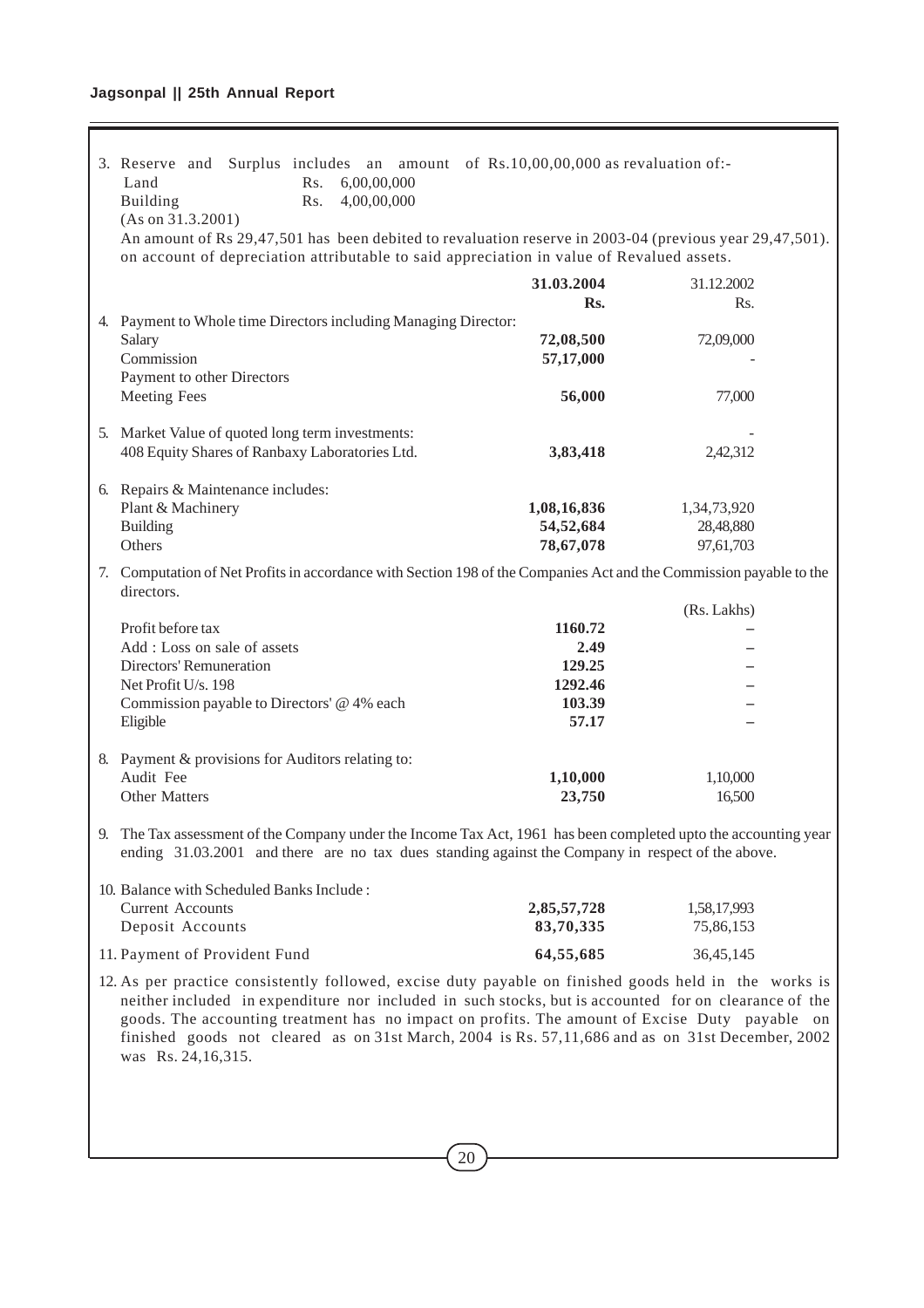13. ADDITIONAL INFORMATION PURSUANT TO PARAGRAPHS 3 & 4 OF PART II OF SCHEDULE VI OF THE COMPANIES ACT, 1956 ( As certified by a Director and accepted by the Auditors).

## A. PARTICULARS OF GOODS MANUFACTURED:

| <b>Goods manufactured</b>                         | <b>Unit of</b><br><b>Measure</b> |                 | 01.01.2003 to<br>31.03.2004 | 01.10.2001 to<br>31.12.2002 |                             |  |
|---------------------------------------------------|----------------------------------|-----------------|-----------------------------|-----------------------------|-----------------------------|--|
| Capsules<br><b>Tablets</b>                        | Millions<br><b>Millions</b>      |                 | 538.71<br>295.67            |                             | 501.93<br>321.28            |  |
| Syrups                                            | KlLtrs.                          |                 | 578.92                      |                             | 700.64                      |  |
| Ampoules<br><b>Vials</b>                          | <b>Kl</b> Ltrs<br><b>Kl</b> Ltrs |                 | 5.85<br>80.64               |                             | 5.35<br>114.31              |  |
| <b>Ointments</b>                                  | M. Tonnes                        | 38.09           |                             |                             | 36.63                       |  |
| Bulk Drugs & Intermediates                        | M. Tonnes                        | 73.29           |                             |                             | 64.92                       |  |
| Dry Powder                                        | M. Tonnes                        |                 | 0.26                        |                             | 0.18                        |  |
| B. STOCKS OF FINISHED GOODS.                      |                                  |                 |                             |                             | $(Rs.$ lacs $)$             |  |
| <b>Class of Goods</b>                             | <b>Unit of</b>                   |                 | 31.03.2004                  | 31.12.2002                  |                             |  |
|                                                   | <b>Measure</b>                   | Qty.            | <b>Value</b>                | Qty.                        | <b>Value</b>                |  |
| Capsules                                          | <b>Millions</b>                  | 126.53          | 1697.54                     | 35.37                       | 782.73                      |  |
| Tablets                                           | <b>Millions</b>                  | 78.68           | 685.05                      | 88.76                       | 735.57                      |  |
| Syrups                                            | KI Ltrs.                         | 120.11          | 213.27                      | 116.85                      | 229.98                      |  |
| Ampoules                                          | <b>KlLtrs</b>                    | 1.62            | 761.04                      | 1.50                        | 639.15                      |  |
| <b>Vials</b>                                      | <b>KlLtrs</b>                    | 23.47           | 82.55                       | 23.36                       | 110.40                      |  |
| Ointments                                         | M. Tonnes                        | 13.55           | 82.26                       | 9.24                        | 30.07                       |  |
| Dry Powder                                        | M. Tonnes                        | 0.11            | 22.07                       | 0.15                        | 29.85                       |  |
| Infusion                                          | Kl Ltrs.                         | 1.27            | 4.41                        | 14.09                       | 48.87                       |  |
| C. SALES                                          |                                  |                 |                             |                             | (Rs.lacs)                   |  |
| <b>Class of Goods</b>                             | <b>Unit of</b><br><b>Measure</b> |                 | 01.01.2003 to<br>31.03.2004 |                             | 01.10.2001 to<br>31.12.2002 |  |
|                                                   |                                  | Qty.            | <b>Value</b>                | Qty.                        | <b>Value</b>                |  |
| Capsules                                          | <b>Millions</b>                  | 554.45          | 8521.47                     | 555.69                      | 6476.20                     |  |
| <b>Tablets</b>                                    | <b>Millions</b>                  | 420.00          | 3315.84                     | 399.21                      | 3332.64                     |  |
| Syrups                                            | Kl Ltrs.                         | 646.28          | 935.59                      | 766.98                      | 911.53                      |  |
| Injectables:                                      |                                  |                 |                             |                             |                             |  |
| Ampoules                                          | KILtrs                           | 5.97            | 1702.63                     | 5.47                        | 1819.52                     |  |
| <b>Vials</b>                                      | <b>Kl</b> Ltrs<br>M. Tonnes      | 95.57           | 301.95<br>394.41            | 131.13                      | 338.91                      |  |
| Ointments<br><b>Bulk Drugs &amp;Intermediates</b> | M. Tonnes                        | 68.19<br>132.04 | 2932.61                     | 58.20<br>103.85             | 253.07<br>2929.45           |  |
| Dry Powder                                        | M. Tonnes                        | 0.841           | 139.52                      | 0.51                        | 63.20                       |  |
| Infusion                                          | Kl Ltrs.                         | 42.21           | 137.07                      | 39.05                       | 123.53                      |  |
| D. PURCHASE OF FINISHED GOODS                     |                                  |                 |                             |                             | $(Rs.$ lacs $)$             |  |
| <b>Class of Goods</b>                             | <b>Unit of</b>                   |                 | 01.01.2003                  |                             | $01.10.01$ to               |  |
|                                                   | <b>Measure</b>                   |                 | 31.03.2004                  |                             | 31.12.2002                  |  |
|                                                   |                                  | Qty.            | <b>Value</b>                | Qty.                        | <b>Value</b>                |  |
| Infusions                                         | Kl Ltrs.                         | 29.39           | 40.52                       | 47.61                       | 60.95                       |  |
| Ampoules                                          | Kl Ltrs.                         | 0.24            | 121.64                      | 1.09                        | 413.33                      |  |
| <b>Tablets</b>                                    | <b>Millions</b>                  | 114.26          | 712.43                      | 133.41                      | 1474.57                     |  |
| Ointment                                          | M.Tonnes                         | 34.41           | 199.59                      | 24.91                       | 104.76                      |  |
| <b>Vials</b>                                      | Kl Ltrs.                         | 15.04           | 63.27                       | 36.26                       | 121.75                      |  |
| <b>Bulk Drugs</b><br>Capsules                     | M.Tonnes<br><b>Millions</b>      | 39.55<br>106.90 | 244.32<br>1970.13           | 54.28                       | 1112.37                     |  |
| Syrup                                             | <b>Kl</b> Ltrs                   | 70.62           | 132.26                      | 128.64                      | 129.78                      |  |
| Dry Powder                                        | M. Tonnes                        | 0.54            | 54.43                       | 0.41                        | 44.99                       |  |
|                                                   |                                  |                 |                             |                             |                             |  |
|                                                   | 21                               |                 |                             |                             |                             |  |
|                                                   |                                  |                 |                             |                             |                             |  |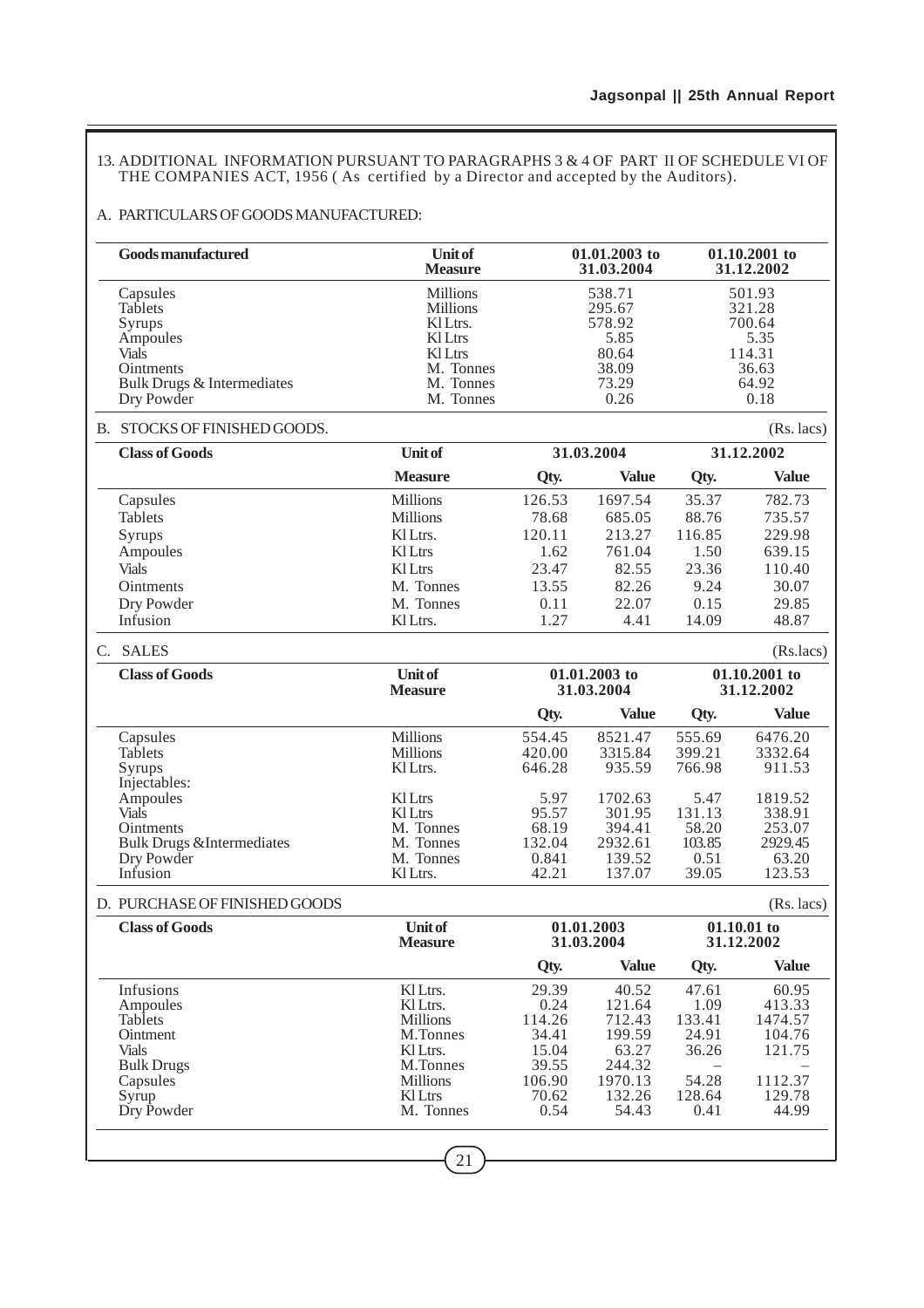| E. INSTALLED CAPACITY                                                                                                                                                            |                                                |                                         |                                                                         |  |  |  |  |  |  |
|----------------------------------------------------------------------------------------------------------------------------------------------------------------------------------|------------------------------------------------|-----------------------------------------|-------------------------------------------------------------------------|--|--|--|--|--|--|
| <b>Class of Goods</b>                                                                                                                                                            | Unit of<br><b>Measure</b>                      | 31.03.2004                              | 31.12.2002                                                              |  |  |  |  |  |  |
| Capsules<br><b>Tablets</b><br>Syrup<br>Injectables:                                                                                                                              | <b>Millions</b><br><b>Millions</b><br>KI Ltrs. | 1300<br>1300<br>2400                    | 1000<br>1000<br>1800                                                    |  |  |  |  |  |  |
| Ampoules<br><b>Vials</b><br>Ointment                                                                                                                                             | <b>KlLtrs</b><br><b>Kl</b> Ltrs<br>M. Tonnes   | 33<br>406<br>164                        | 25<br>312<br>126                                                        |  |  |  |  |  |  |
| F. CONSUMPTION OF RAW MATERIAL (Rs lacs)<br>No single item of raw material constitutes more than 10% of total consumption                                                        |                                                | 9831.51                                 | 7215.91                                                                 |  |  |  |  |  |  |
| G. BREAK-UP OF CONSUMPTION OF RAW MATERIALS<br>Indigenous (Rs lacs)<br>As % age of total<br>Imported (Rs lacs)<br>As <sup>'</sup> % age of Total                                 |                                                | 8904.05<br>90.57<br>927.46<br>9.43      | 6019.00<br>83.41<br>1196.90<br>16.59                                    |  |  |  |  |  |  |
| H. VALUE OF IMPORTS ON CIF BASIS<br>Raw Materials (Rs lacs)                                                                                                                      |                                                | 897.23                                  | 766.80                                                                  |  |  |  |  |  |  |
| EXPENDITURE IN FOREIGN EXCHANGE<br>I.<br>Travelling (Rs lacs)<br>Dividend on 1,27,920 shares<br>Subscription                                                                     |                                                | 21.43<br>4.80<br>1.03                   | 23.71<br>2.56                                                           |  |  |  |  |  |  |
| EARNINGS IN FOREIGN EXCHANGE<br>J.<br>Export FOB value (Rs lacs)                                                                                                                 |                                                | 520.92                                  | 319.74                                                                  |  |  |  |  |  |  |
| 14. Deferred tax adjustment has been made upto 31.03.2004. No affect of liabilities as per Section 43 B of Income Tax<br>Act., have been made as they are permanent differences. |                                                |                                         |                                                                         |  |  |  |  |  |  |
| 15. Segment Reporting<br>The company operates in the Pharmaceutical segment. The segment results are as under:-<br><b>Sales</b><br>Profit after tax                              |                                                | Current Year<br>Rs. 768.63 lacs         | Previous Year<br>Rs. 18381.09 lacs Rs. 16248.05 lacs<br>Rs. 501.12 lacs |  |  |  |  |  |  |
| 16. Disclosure of Earning per Share:<br>Basic and diluted Earning per Share                                                                                                      |                                                | Rs. 23.47                               | Rs. 15.30                                                               |  |  |  |  |  |  |
| 17. Related party disclosures - AS 18                                                                                                                                            |                                                |                                         |                                                                         |  |  |  |  |  |  |
| A) The company does not have any subsidiary company and/or related Companies.<br>Directors:- Related parties<br>B)<br>Jagmohan Singh Kochhar<br>Rajpal Singh Kochhar             |                                                | Amount in Rs.<br>36,04,250<br>36,04,250 | Transaction<br>Remuneration<br>Remuneration                             |  |  |  |  |  |  |
| Relative<br>Prithipal Singh Kochhar                                                                                                                                              |                                                | 1,17,600                                | Remuneration                                                            |  |  |  |  |  |  |
| 18. Previous years' figures have been re-grouped and rearranged wherever necessary.                                                                                              |                                                |                                         |                                                                         |  |  |  |  |  |  |
| 19. The figures in the Profit & Loss account for the current and the previous period are for a period of fifteen months.<br>As per our report of even date                       |                                                |                                         |                                                                         |  |  |  |  |  |  |
| For P.P. Thukral & Co.<br><b>Chartered Accountants</b>                                                                                                                           | <b>J.S. Kochhar</b><br>Chairman                |                                         | A. C. Chakrabortti<br>Director                                          |  |  |  |  |  |  |
| <b>Suresh Sethi</b><br>Partner                                                                                                                                                   | R.P.S Kochhar<br><b>Managing Director</b>      |                                         | S. Mukhopadhyay<br>Director                                             |  |  |  |  |  |  |
| Place: New Delhi<br>Dated: 15.07.2004                                                                                                                                            | Sanjiv Kumar Dudeja<br>General Manager         |                                         | S.K. Mata<br>Company Secretary                                          |  |  |  |  |  |  |
|                                                                                                                                                                                  | 22                                             |                                         |                                                                         |  |  |  |  |  |  |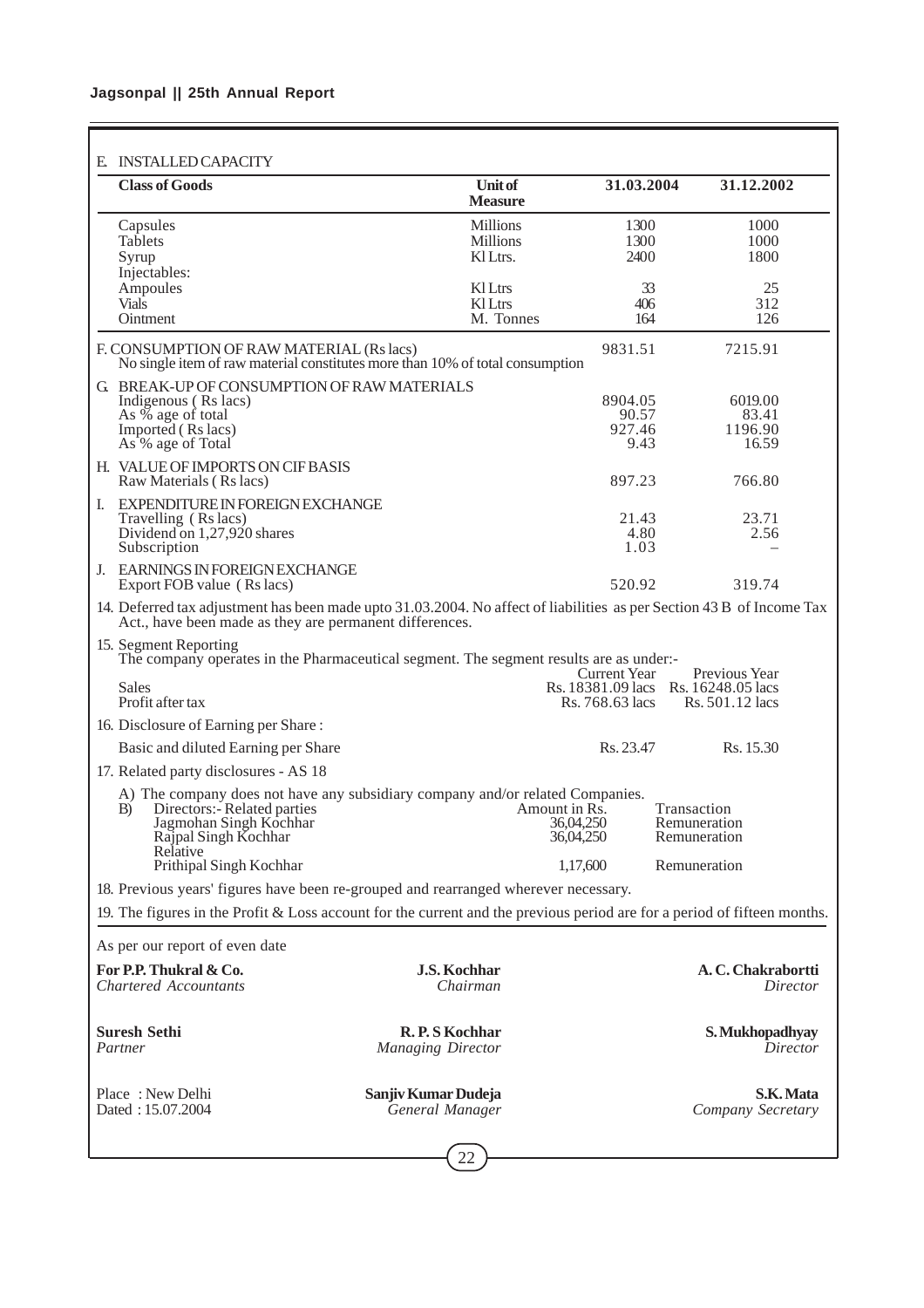|     | Part IV of Schedule VI of The Companies Act, 1956<br><b>Balance Sheet Abstract and Company's General Business Profile</b> |                                                               |                           |                      |                                |
|-----|---------------------------------------------------------------------------------------------------------------------------|---------------------------------------------------------------|---------------------------|----------------------|--------------------------------|
| I.  | <b>Registration Details</b>                                                                                               |                                                               |                           |                      |                                |
|     | Registration No.                                                                                                          | 9181<br>÷                                                     | <b>State Code</b>         | $\ddot{\cdot}$       | 55                             |
|     | <b>Balance Sheet Date</b>                                                                                                 | : 31.03.2004                                                  |                           |                      |                                |
| П.  | Capital Raised During the year (Amount in Rs. thousand)                                                                   |                                                               |                           |                      |                                |
|     | Public Issue                                                                                                              | <b>NIL</b>                                                    | Rights Issue              |                      | $NIL$                          |
|     | Bonus Issue                                                                                                               | <b>NIL</b>                                                    | Private Placement/Others: |                      | <b>NIL</b>                     |
|     | III. Position of Mobilisation and Deployment of Funds (Amount in Rs. thousand)                                            |                                                               |                           |                      |                                |
|     | <b>Total Liabilities</b>                                                                                                  | 1224812                                                       | Total Assets              | $\ddot{\phantom{0}}$ | 1224812                        |
|     | <b>SOURCES OF FUNDS</b>                                                                                                   |                                                               |                           |                      |                                |
|     | Paid-Up Capital                                                                                                           | 32747                                                         | Reserves & Surplus        | $\ddot{\phantom{a}}$ | 627374                         |
|     | <b>Secured Loans</b>                                                                                                      | 279546                                                        | Unsecured Loans           | $\ddot{\phantom{a}}$ | 50595                          |
|     | <b>APPLICATION OF FUNDS</b>                                                                                               |                                                               |                           |                      |                                |
|     | Net Fixed Assets                                                                                                          | 307602                                                        | Investments               |                      | 5                              |
|     | Net Current Assets                                                                                                        | 682655                                                        | Misc. Expenditure         | $\ddot{\cdot}$       | $NIL$                          |
|     | <b>Accumulated Losses</b>                                                                                                 | $NIL$<br>$\ddot{\cdot}$                                       |                           |                      |                                |
| IV. | Performance of Company (Amount in Rs. thousand)                                                                           |                                                               |                           |                      |                                |
|     | Turnover                                                                                                                  | 1838109                                                       | <b>Total Expenditure</b>  | $\ddot{\cdot}$       | 1722037                        |
|     | Profit/Loss Before Tax                                                                                                    | $+116072$<br>÷.                                               | Profit/Loss After Tax     | ÷                    | $+76863$                       |
|     | Earning Per Share                                                                                                         | Rs. 23.47<br>$\mathbb{R}^{\mathbb{Z}}$                        | Dividend Rate             | ÷                    | 80%                            |
| V.  | Generic names of three principal products/services of Company                                                             |                                                               |                           |                      |                                |
|     | (As per monetary terms)                                                                                                   |                                                               |                           |                      |                                |
|     | Item Code No. (ITC Code)                                                                                                  | 294200<br>$\ddot{\phantom{a}}$                                |                           |                      |                                |
|     | <b>Product Description</b>                                                                                                | Dextropropoxyphene Hydrochloride<br>$\mathbb{R}^{\mathbb{Z}}$ |                           |                      |                                |
|     | Item Code No. (ITC Code)                                                                                                  | 300410<br>$\ddot{\phantom{a}}$                                |                           |                      |                                |
|     | Product Description                                                                                                       | Ampicillin<br>÷                                               |                           |                      |                                |
|     | Item Code No. (ITC Code)                                                                                                  | $\ddot{\cdot}$<br>300490                                      |                           |                      |                                |
|     | <b>Product Description</b>                                                                                                | Nandrolone Decanoate                                          |                           |                      |                                |
|     |                                                                                                                           |                                                               |                           |                      |                                |
|     | As per our report of even date                                                                                            |                                                               |                           |                      |                                |
|     | For P.P. Thukral & Co.                                                                                                    | <b>J.S. Kochhar</b>                                           |                           |                      | A.C. Chakrabortti              |
|     | <b>Chartered Accountants</b>                                                                                              | Chairman                                                      |                           |                      | Director                       |
|     | <b>Suresh Sethi</b>                                                                                                       | R. P. S Kochhar                                               |                           |                      | S. Mukhopadhyay                |
|     | Partner                                                                                                                   | <b>Managing Director</b>                                      |                           |                      | Director                       |
|     | Place: New Delhi<br>Dated: 15.07.2004                                                                                     | Sanjiv Kumar Dudeja<br>General Manager                        |                           |                      | S.K. Mata<br>Company Secretary |
|     |                                                                                                                           | 23                                                            |                           |                      |                                |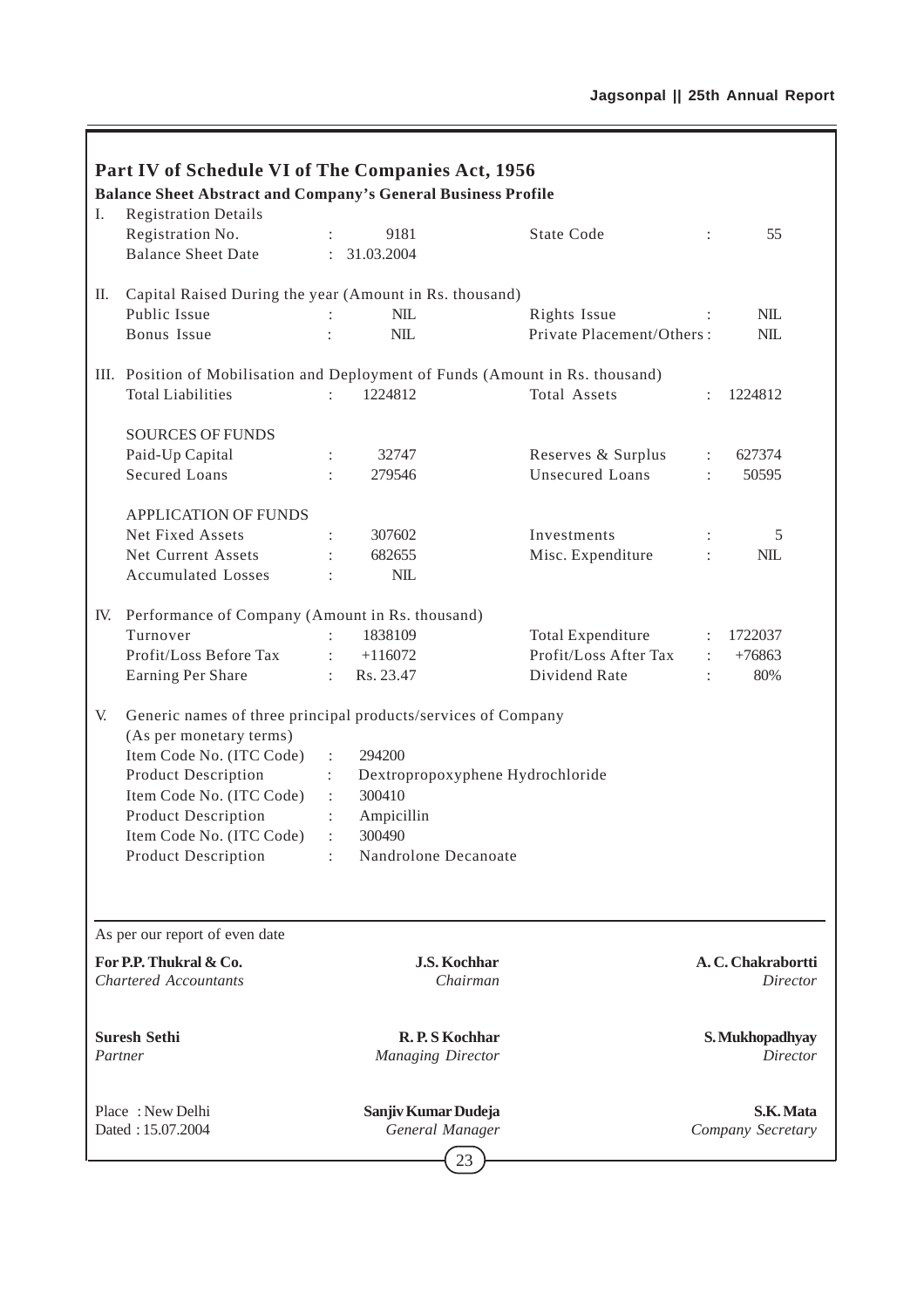## **Cash Flow Statement**

**for the Period Ended 31st March, 2004**

(Pursuant to Clause 32 of the Listing Agreement)

|                                                                    |                                                                          |                                                                   | 31.03.2004               | 31.12.02          |
|--------------------------------------------------------------------|--------------------------------------------------------------------------|-------------------------------------------------------------------|--------------------------|-------------------|
|                                                                    |                                                                          |                                                                   | (Rs.)                    | (Rs.)             |
| A.                                                                 | <b>Cash Flow From operating activities</b>                               |                                                                   |                          |                   |
|                                                                    | Net Profit before tax and extraordinary items                            |                                                                   | 11,60,71,882             | 7,35,66,825       |
| Add:                                                               | Adjustment for Depreciation                                              |                                                                   | 1,44,66,477              | 1,29,73,420       |
|                                                                    | Adjustment for loss on sale of assets                                    |                                                                   | 2,48,795                 |                   |
|                                                                    | Total                                                                    |                                                                   | 13,07,87,154             | 8,65,40,245       |
| Add:                                                               | Interest                                                                 |                                                                   | 4,05,11,744              | 5,70,33,915       |
|                                                                    | Operating profit before working capital changes                          |                                                                   | 17, 12, 98, 898          | 14, 35, 74, 161   |
|                                                                    | Less: Increase in Inventories                                            |                                                                   | 8,50,77,302              | 3,36,60,390       |
|                                                                    | Increase in Sundry Debtors                                               |                                                                   | (5,21,01,423)            | (9,32,51,641)     |
|                                                                    | Increase in Loans & Advances                                             |                                                                   | 3,53,96,540              | (2,17,25,825)     |
|                                                                    | Increase in Balances with Scheduled Bank                                 |                                                                   | 1,35,23,936              | (15,55,865)       |
|                                                                    |                                                                          |                                                                   | 8,94,02,543              | 22,64,47,101      |
| Add:                                                               | Increase in Current Liabilities & Provisions                             |                                                                   | 8,49,90,754              | (7,33,57,855)     |
|                                                                    | Increase in Short term borrowings from banks                             |                                                                   | 92,42,394                | 5,08,49,386       |
|                                                                    |                                                                          |                                                                   | 18,36,35,691             | 20,39,38,631      |
|                                                                    | Less: Payment of Interest                                                |                                                                   | 4,05,11,744              | 5,70,33,915       |
|                                                                    | Income Tax & deferred tax                                                |                                                                   | 3,92,08,873              | 3,29,81,684       |
|                                                                    | Dividend & Tax on Dividend                                               |                                                                   | 2,95,54,619              | 1,38,15,352       |
|                                                                    | Cash flow before extra ordinary items                                    |                                                                   | 7,43,60,455              | 10,01,07,680      |
| <b>B.</b>                                                          | <b>Cash Outflow for investing activities</b><br>Purchase of fixed assets | 4,08,61,752                                                       | 2,10,68,970              |                   |
|                                                                    |                                                                          |                                                                   | 3,34,98,703              | 7,90,38,710       |
| $\mathbf{C}$                                                       | <b>Cash Flow from financing activities</b>                               |                                                                   |                          |                   |
| Add:                                                               | Proceeds from sale of fixed assets                                       |                                                                   | 1,57,000                 |                   |
|                                                                    | Proceeds from long term borrowings                                       |                                                                   | (1,67,50,000)            | (3,62,73,765)     |
|                                                                    | Proceeds from Fixed deposits                                             | (2, 38, 47, 613)                                                  | (3,90,40,374)            |                   |
|                                                                    |                                                                          |                                                                   | $\overline{(69,41,910)}$ | 37,24,571         |
| Add:                                                               | Cash & Imprest in Hand as on 31.12.02                                    |                                                                   | 99,90,421                | 62,65,851         |
|                                                                    | Balance of Cash & Imprest in Hand as on 31.03.04                         |                                                                   | 30,48,511                | 99,90,421         |
|                                                                    |                                                                          |                                                                   |                          |                   |
|                                                                    |                                                                          | We have verified the above Cash Flow Statement for the year ended |                          |                   |
|                                                                    |                                                                          | 31st March 2004 with the audited accounts for the year ended on   |                          |                   |
|                                                                    |                                                                          | that date and found the same to be in agreement therewith         |                          |                   |
|                                                                    | As per our report of even date                                           |                                                                   |                          |                   |
|                                                                    |                                                                          | <b>J.S. Kochhar</b>                                               |                          | A.C. Chakrabortti |
| For P.P. Thukral & Co.<br><b>Chartered Accountants</b><br>Chairman |                                                                          |                                                                   | Director                 |                   |
|                                                                    |                                                                          |                                                                   |                          |                   |
|                                                                    | <b>Suresh Sethi</b>                                                      | R.P.S Kochhar                                                     |                          | S. Mukhopadhyay   |
| Partner                                                            |                                                                          | <b>Managing Director</b>                                          |                          | Director          |
|                                                                    |                                                                          |                                                                   |                          |                   |
|                                                                    | Place: New Delhi                                                         | Sanjiv Kumar Dudeja                                               |                          | S.K. Mata         |
| Dated: 15.07.2004<br>General Manager                               |                                                                          |                                                                   | Company Secretary        |                   |
|                                                                    |                                                                          |                                                                   |                          |                   |
|                                                                    |                                                                          |                                                                   |                          |                   |
|                                                                    |                                                                          | 24                                                                |                          |                   |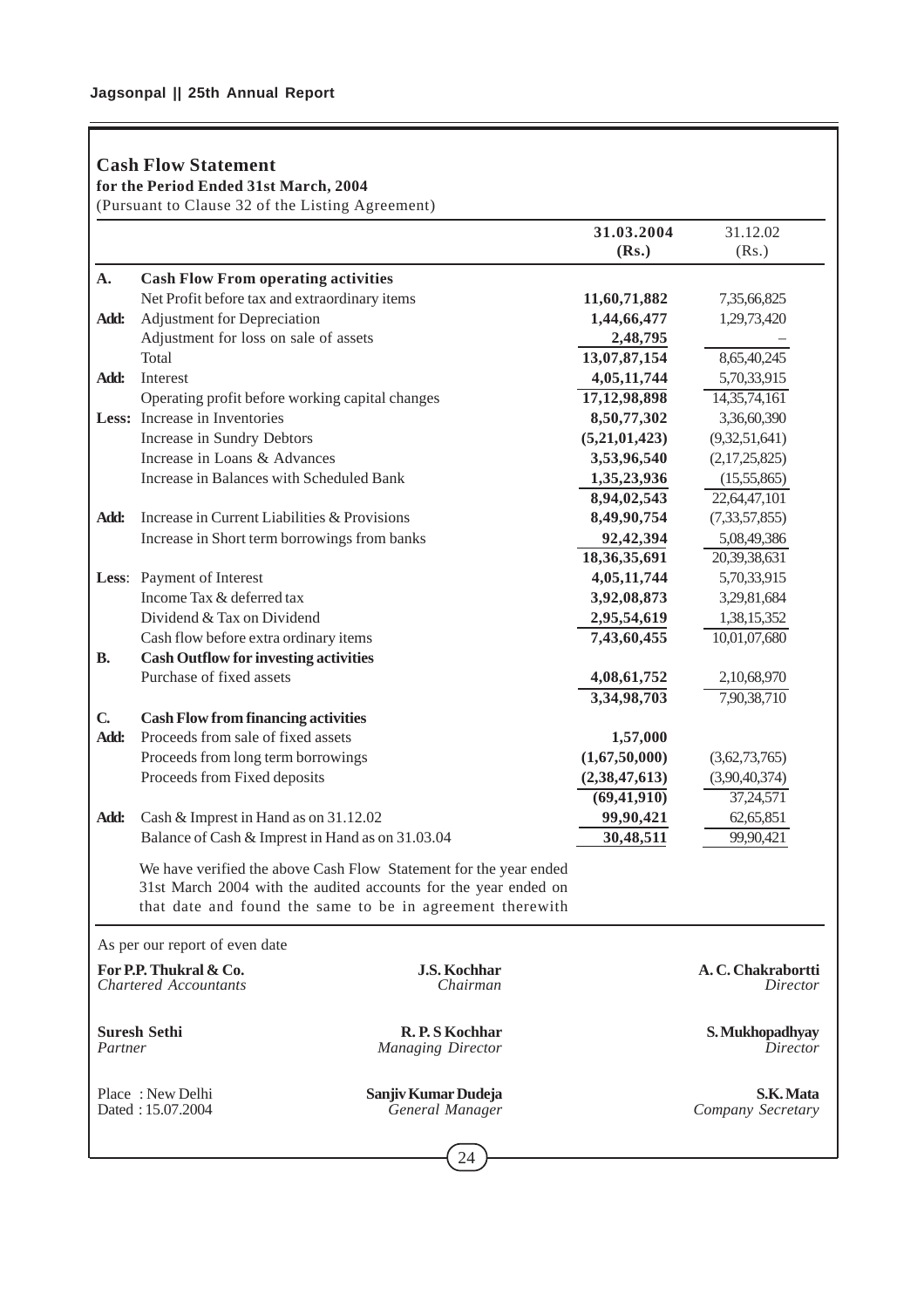|                                                                                                                                                                | JAGSONPAL PHARMACEUTICALS LIMITED<br><b>PROXY</b>                                                                                                                |                            |
|----------------------------------------------------------------------------------------------------------------------------------------------------------------|------------------------------------------------------------------------------------------------------------------------------------------------------------------|----------------------------|
|                                                                                                                                                                |                                                                                                                                                                  |                            |
|                                                                                                                                                                |                                                                                                                                                                  |                            |
|                                                                                                                                                                |                                                                                                                                                                  |                            |
|                                                                                                                                                                |                                                                                                                                                                  |                            |
|                                                                                                                                                                |                                                                                                                                                                  |                            |
| as my/our proxy in my/our absence to attend and vote for me/us, and on my/our behalf, at the 25th Annual                                                       |                                                                                                                                                                  |                            |
| General Meeting of the Company to be held on 01.09.2004                                                                                                        |                                                                                                                                                                  | Thirty<br>Paise<br>Revenue |
|                                                                                                                                                                |                                                                                                                                                                  | Stamp                      |
|                                                                                                                                                                | JAGSONPAL PHARMACEUTICALS LIMITED<br><b>ATTENDANCE SLIP</b><br>THIS ATTENDANCE SLIP, DULY FILLED IN, IS TO BE HANDED OVER AT<br>THE ENTRANCE OF THE MEETING HALL |                            |
| Name of the attending Member                                                                                                                                   |                                                                                                                                                                  |                            |
|                                                                                                                                                                |                                                                                                                                                                  |                            |
| Name of Proxy (In Block Letters, to be filled                                                                                                                  |                                                                                                                                                                  |                            |
|                                                                                                                                                                |                                                                                                                                                                  |                            |
| I hereby record my presence at the 25th Annual General Meeting at Vanita Samaj, 13 Institutional Area,<br>Lodi Road, New Delhi-110003 at 3.00 pm on 01.09.2004 |                                                                                                                                                                  |                            |
|                                                                                                                                                                |                                                                                                                                                                  |                            |
| * To be signed at the time of handing over this slip.                                                                                                          |                                                                                                                                                                  |                            |
|                                                                                                                                                                | 25                                                                                                                                                               |                            |

 $\overline{\phantom{a}}$  $\overline{\phantom{a}}$  $\overline{\phantom{a}}$ I

> I I

> I

I I